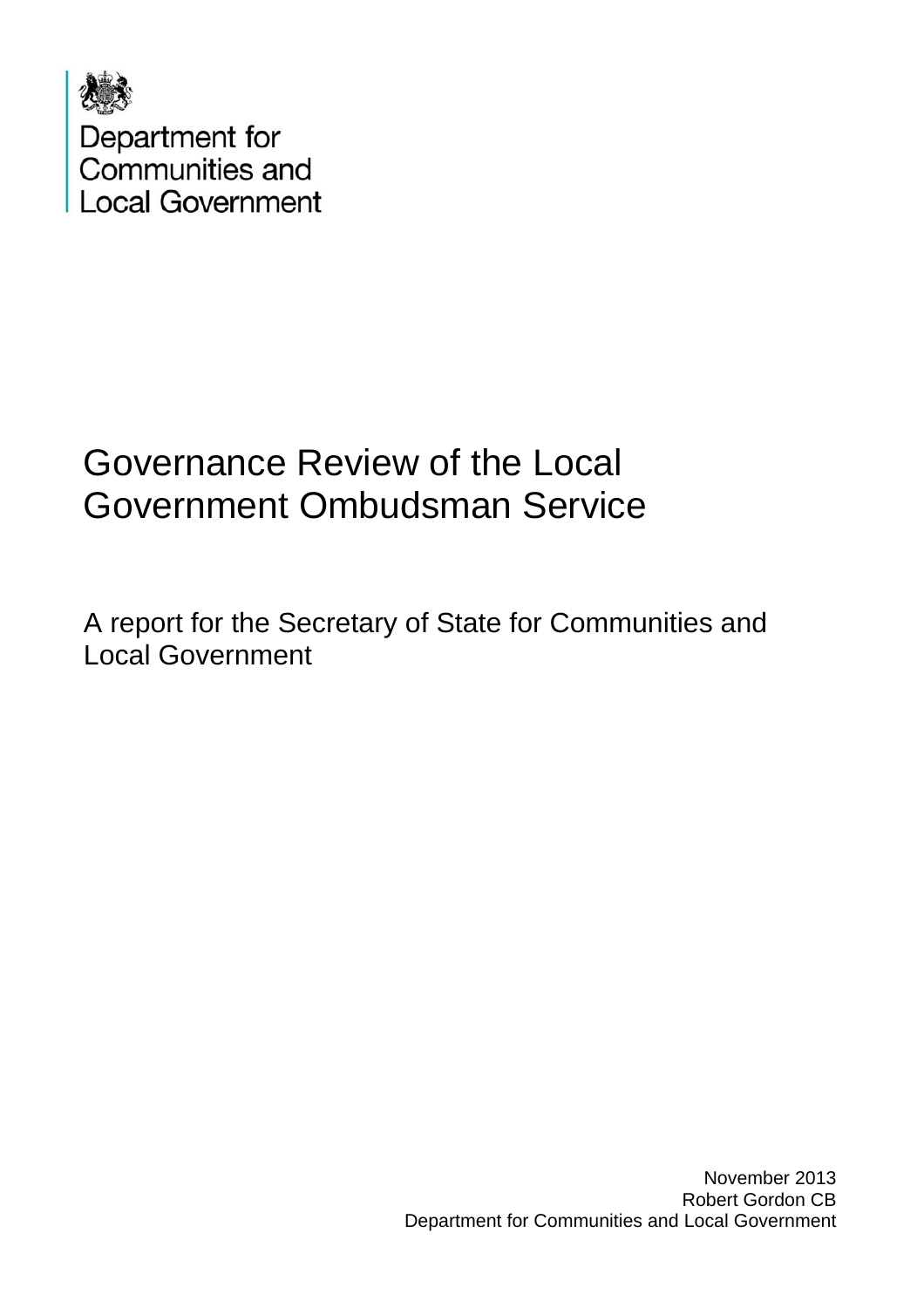*© Queen's Printer and Controller of Her Majesty's Stationery Office, 2013* 

*Copyright in the typographical arrangement rests with the Crown.*

You may re-use this information (not including logos) free of charge in any format or medium, under the terms of the Open Government Licence. To view this licence, visit [http://www.nationalarchives.gov.uk/doc/open](http://www.nationalarchives.gov.uk/doc/open-government-licence/)[government-licence/](http://www.nationalarchives.gov.uk/doc/open-government-licence/) or write to the Information Policy Team, The National Archives, Kew, London TW9 4DU, or email: [psi@nationalarchives.gsi.gov.uk.](mailto:psi@nationalarchives.gsi.gov.uk)

This document/publication is also available on our website at [www.gov.uk/dclg](http://www.gov.uk/dclg)

Any enquiries regarding this document/publication should be sent to us at:

Department for Communities and Local Government Eland House Bressenden Place London SW1E 5DU Telephone: 030 3444 0000

For all our latest news and updates follow us on Twitter: https://twitter.com/CommunitiesUK

November 2013

ISBN: 978-1-4098-4077-0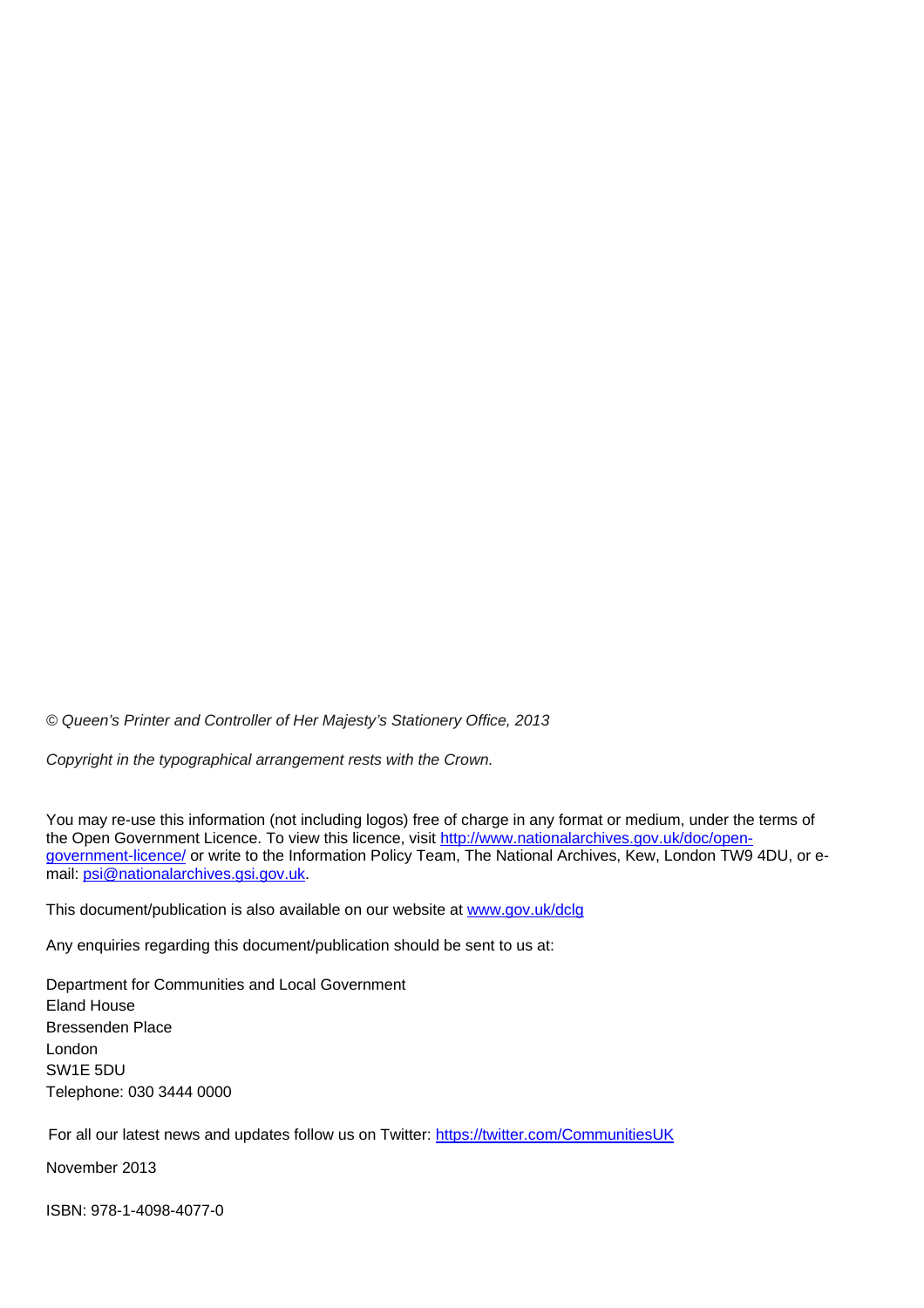## Introduction

1. I was delighted to receive and pleased to accept the invitation to be the senior independent person to carry out this governance review of the Local Government Ombudsman Service<sup>[1](#page-2-0)</sup> for the Secretary of State for Communities and Local Government.

2. Prior to this review I had had no involvement with the Local Government Ombudsman Service. I have familiarity with and enthusiasm for public service reform acquired during my civil service career in Scotland. I played a part in the consideration of ombudsman arrangements following devolution there which led to the establishment of the Scottish Public Services Ombudsman (combining the work of three pre-existing offices). As part of a later change initiative I successfully advocated the transfer of the work of the Scottish Prisoner Complaints Commissioner to the Scottish Public Services Ombudsman.

3. Much has been written about and for the Local Government Ombudsman Service in recent years. Many of the issues that the organisation needs and wants to address have been analysed thoroughly in perceptive, thoughtful and well-arqued documents. A very significant programme of change is underway as the Local Government Ombudsman Service implements its transformation plan<sup>[2](#page-2-1)</sup> (building on the Strategic Business Review<sup>[3](#page-2-2)</sup> undertaken by Baroness Rennie Fritchie DBE). This plan also goes with the thrust of recommendations of the House of Commons Communities and Local Government Committee<sup>[4](#page-2-3)</sup> and the External Evaluation<sup>[5](#page-2-4)</sup> of the Local Government Ombudsman in England carried out by Richard Thomas CBE, Jim Martin and Richard Kirkham.

4. In addressing the terms of reference set for this review, in Annex A, I have sought to draw where appropriate on that prior work and avoid going over again already well tilled ground. I have also taken account of more recent developments - for instance early evidence of the transformation programme beginning to deliver the desired results, literally over the period while this review has been in gestation and underway. So, much is being achieved; yet many further substantial challenges and opportunities remain.

<span id="page-2-0"></span> $1$  I have referred throughout this report to the Local Government Ombudsman Service and have used that term to embrace the holders of the office of Local Government Ombudsman, the Commission for Local Administration in England and the organisation based in Coventry, London and York save where it has been necessary to distinguish among these elements, in which case I have made the distinction

clear.<br><sup>2</sup> Transformation Plan:

<span id="page-2-1"></span>http://www.lgo.org.uk//GetAsset.aspx?id=fAAxADUAOAA4AHwAfABGAGEAbABzAGUAfAB8ADAAfAA1<br><sup>3</sup> Strategic Business Review:

<span id="page-2-3"></span><span id="page-2-2"></span>http://www.lgo.org.uk//GetAsset.aspx?id=fAAxADUAOAA3AHwAfABGAGEAbABzAGUAfAB8ADAAfAA1 4 Third Report of 2012-13

http://www.publications.parliament.uk/pa/cm201213/cmselect/cmcomloc/431/43102.htm<br><sup>5</sup>External Evaluation:

<span id="page-2-4"></span>http://www.lgo.org.uk//GetAsset.aspx?id=fAAxADcANwA3AHwAfABGAGEAbABzAGUAfAB8ADAAfAA1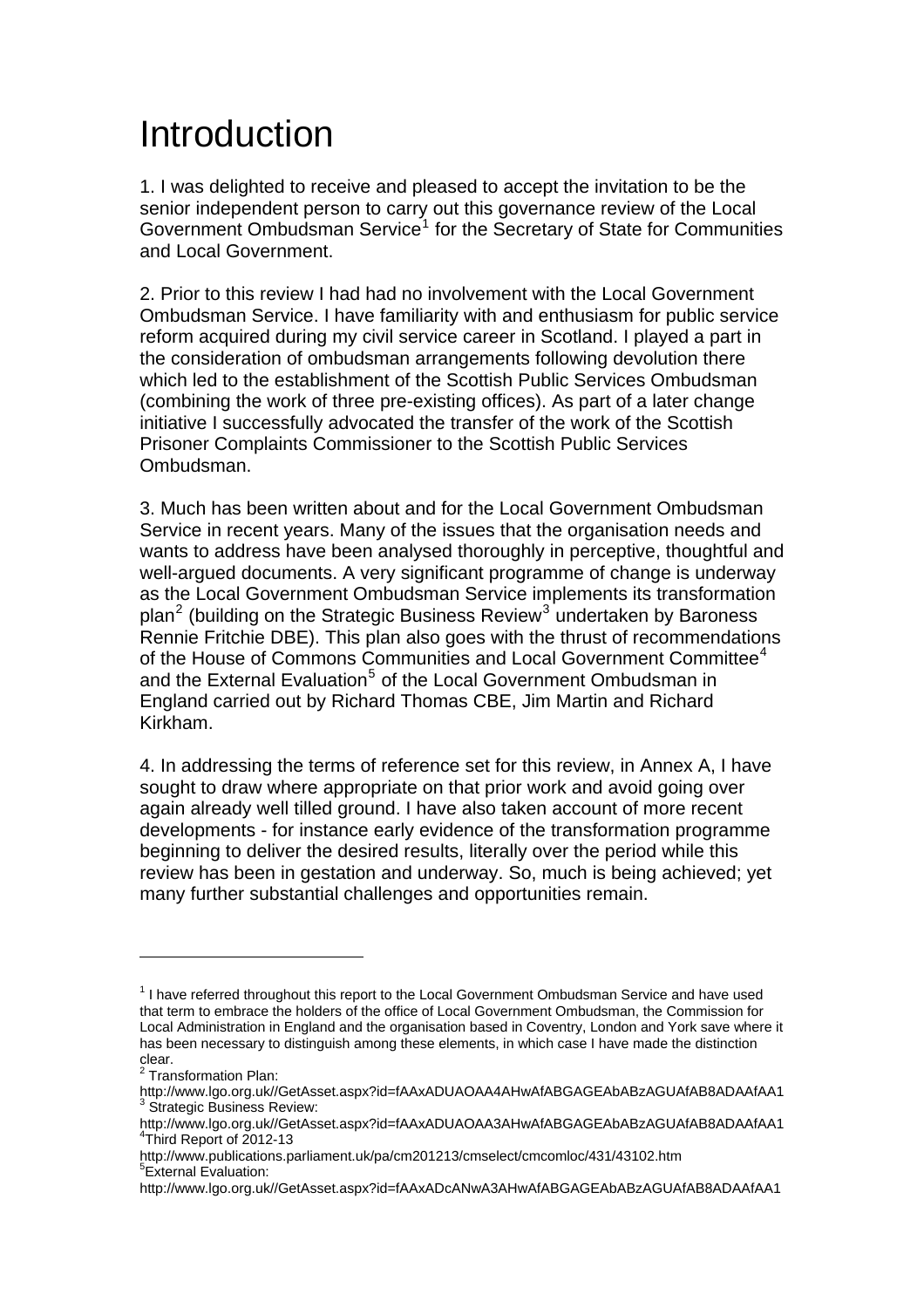5. I recommend short and medium term institutional and governance changes to modernise accountability with the objective of ensuring that reform continues and gathers pace; that public ombudsman services are organised to support radical changes in public service delivery with efficient and holistic complaints handling and redress; and that such public resource as can be afforded for ombudsman work is deployed to greatest beneficial effect. (For convenience the five recommendations in the report are listed in paragraph 38).

6. In the course of this review I have had some 40 meetings with a wide range of busy people - almost all of them with much greater experience and expertise in complaint handling and dispute resolution than me. I am indebted to all I have met for their courtesy, candour and willingness to engage with my sometimes deliberately provocative questioning. Interlocutors have been open and frank in identifying the shortcomings in previous and current arrangements and inventive and constructive in suggesting improvements for the future. Among those I have met have been management and staff of the Local Government Ombudsman Service in Coventry, London and York. Other reviewers (notably Dame Rennie Fritchie and Richard Thomas and colleagues) have paid tribute to their commitment and dedication. I too was greatly impressed by their energy and enthusiasm over the opportunities presented by the recent changes in leadership and ways of working to deliver a better ombudsman service. This bodes well for the future given the further operational and financial challenges that lie ahead.

7. I have been supported very thoughtfully and conscientiously throughout this review by Andrew Morris a recent recruit to the Department for Communities and Local Government. He is to be commended for his perceptive grasp of the issues and his skilful management of the logistics of the exercise. But he bears no responsibility for the report and the recommendations.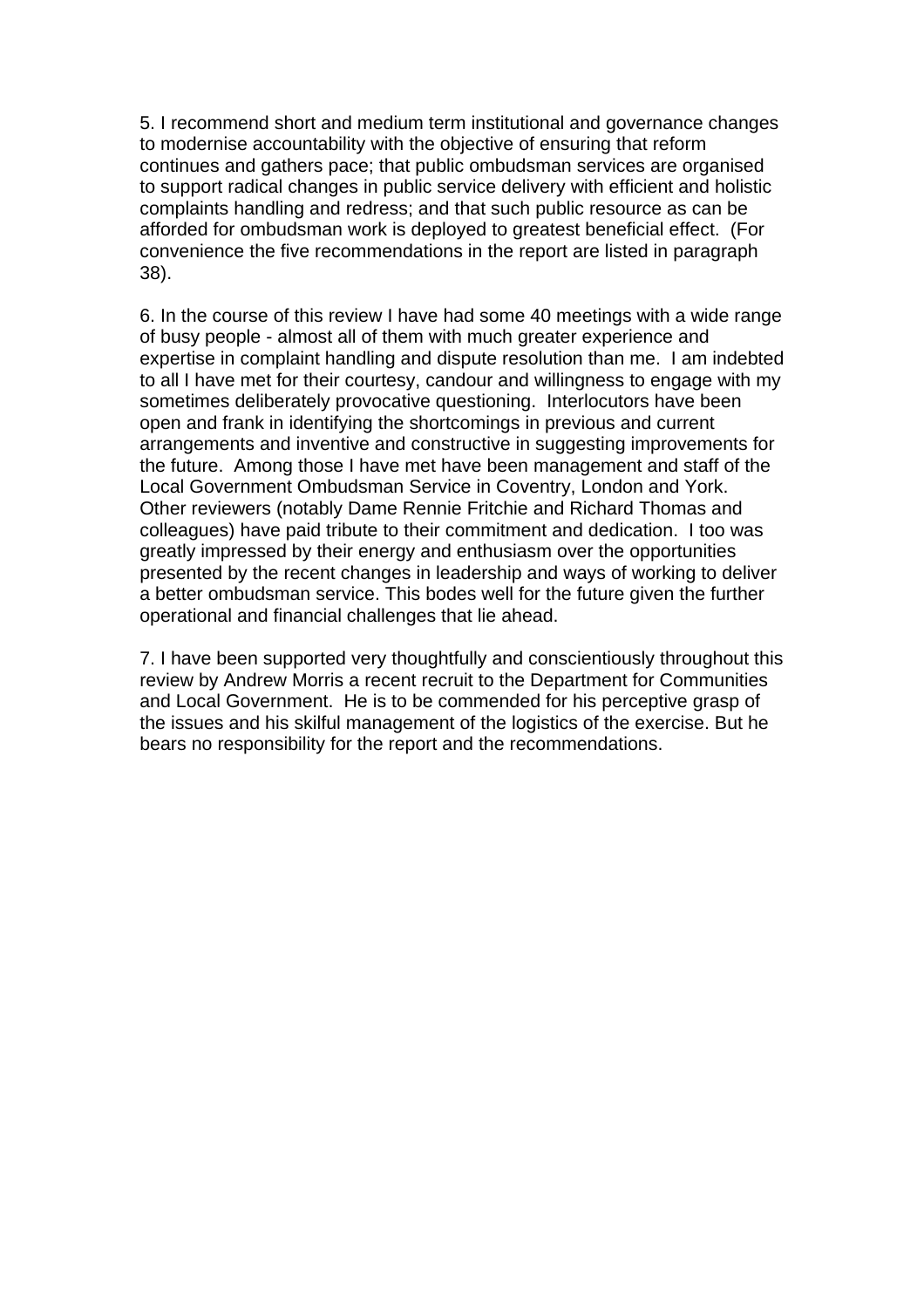# <span id="page-4-0"></span>Approach to the Review

8. My terms of reference require me to have regard to some specified documents as well as all other relevant information and material available to me. I have received and considered a wealth of written material. Much of it has been valuable in helping me understand the background to this exercise and in assisting me to plot a way forward. For completeness the documents I have considered are listed in Annex B.

9. Alongside this consideration of written material I have – as noted above sought to hear from a wide cross section of expert opinion - ombudsmen (mostly current but including some former) in England and elsewhere in the UK, and civil servants, parliamentary officials and others with an interest in the governance and accountability arrangements applied to ombudsman services and the like. I have been greatly assisted by evidence of what works well (and less well) in different places and different areas of business. A list of those with whom I have had discussions is at Annex C.

10. In the light of discussion and reading and taking account of changes underway, I re-examined my terms of reference. Despite their length they actually turn on two key questions:

**Does the current structure and governance of the Local Government Ombudsman Service (as provided in statute and as operated in practice) encourage or inhibit the provision of a redress service which meets the generally accepted principles of good complaint handling? [6](#page-4-0)**

**What would be the best structures and governance to secure a longterm sustainable local ombudsman service taking account of the likely future pattern of public service delivery and availability of public finances?** 

11. In the following pages I consider each question in turn and take in these supplementary issues from the terms of reference:

### **Whether a single Local Government Ombudsman structure would be best**

**The scope for combining or merging the recommended institution with other public sector ombudsmen** 

<sup>&</sup>lt;sup>6</sup> http://www.ombudsmanassociation.org/docs/BIOAGovernanceGuideOct09.pdf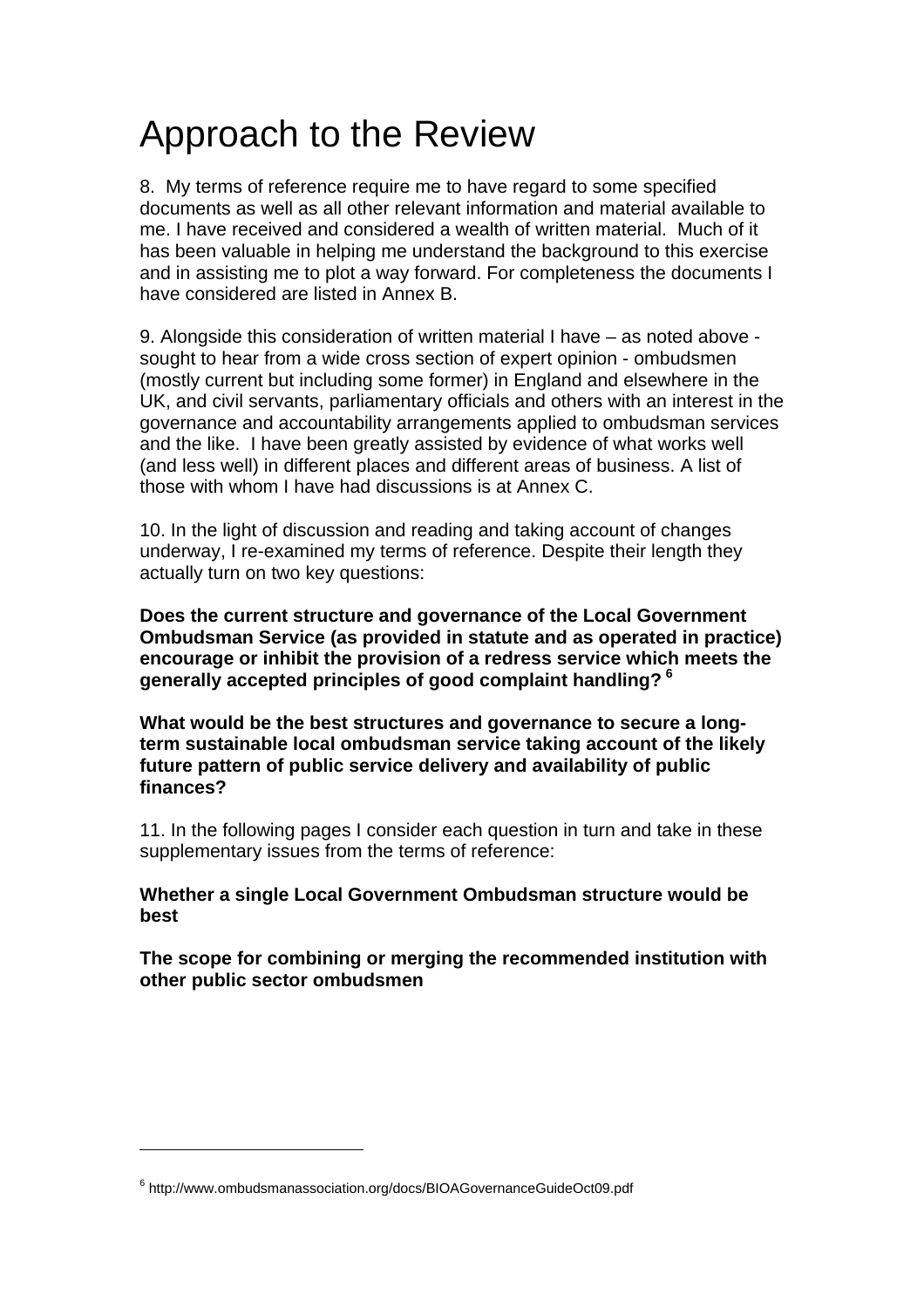# <span id="page-5-0"></span>Current Structure and Governance

#### **Does the current structure and governance of the Local Government Ombudsman Service (as provided in statute and as operated in practice) encourage or inhibit the provision of a redress service which meets the generally acknowledged principles of good complaint handling?**

12. The institutional structures and governance arrangements that apply to the Local Government Ombudsman Service, representing policy thinking from the late 1960s, were enacted in the Local Government Act 1974. Briefly, the Commission for Local Administration in England is an independent body funded by the Government to support the activities of the Local Government Ombudsmen (or Local Commissioners). The Commission comprises the Local Government Ombudsmen and the Parliamentary Commissioner for Administration. Its functions are to enable the Ombudsmen to investigate complaints (in particular by allocating them staff, offices and facilities) and to provide bodies within jurisdiction with advice and guidance on good administrative practice. The Local Government Ombudsmen are Crown appointments with individual authority to investigate and decide complaints. In doing this they have wide discretion. Traditionally the jurisdiction of the Ombudsmen has been allocated on a geographical basis. The Secretary of State (for Communities and Local Government) appoints one Ombudsman as Chair and another as Vice-Chair of the Commission.

13. Since 1974 some pragmatic changes have been made and consideration has been given to more radical overhauls of these arrangements - including amalgamation and abolition - over the years. An informative table summarising the key events in the history of the Local Government Ombudsman Service is contained in Annex A to the External Evaluation<sup>[7](#page-5-0)</sup>. But the key institutional feature throughout has been an organisation with more than one - in practice no more than three - independent appointees working with their staffs to provide an ombudsman service in geographically defined jurisdictions across England. Throughout this period a small Commission made up of these ombudsmen and the Parliamentary Commissioner for Administration has provided an element of corporate governance.

14. This arrangement of multiple, independent appointee, ombudsmen not accountable to a chief ombudsman differs from the organisation of all other ombudsman schemes in the UK (although I am told it is paralleled in some other parts of the world). It is also regarded by observers and those who have been required to operate in it, including the current ombudsmen, as problematic. I decided to seek to understand the rationale for these structures and arrangements because I wanted, despite the apparent consensus that they should be replaced, to establish whether there was anything of value in them that was being overlooked. Examination of Ministry of Housing and

<sup>7</sup> Richard Thomas, Jim Martin and Richard Kirkham's *External Evaluation* page 83-85 http://www.lgo.org.uk//GetAsset.aspx?id=fAAxADcANwA3AHwAfABGAGEAbABzAGUAfAB8ADAAfAA1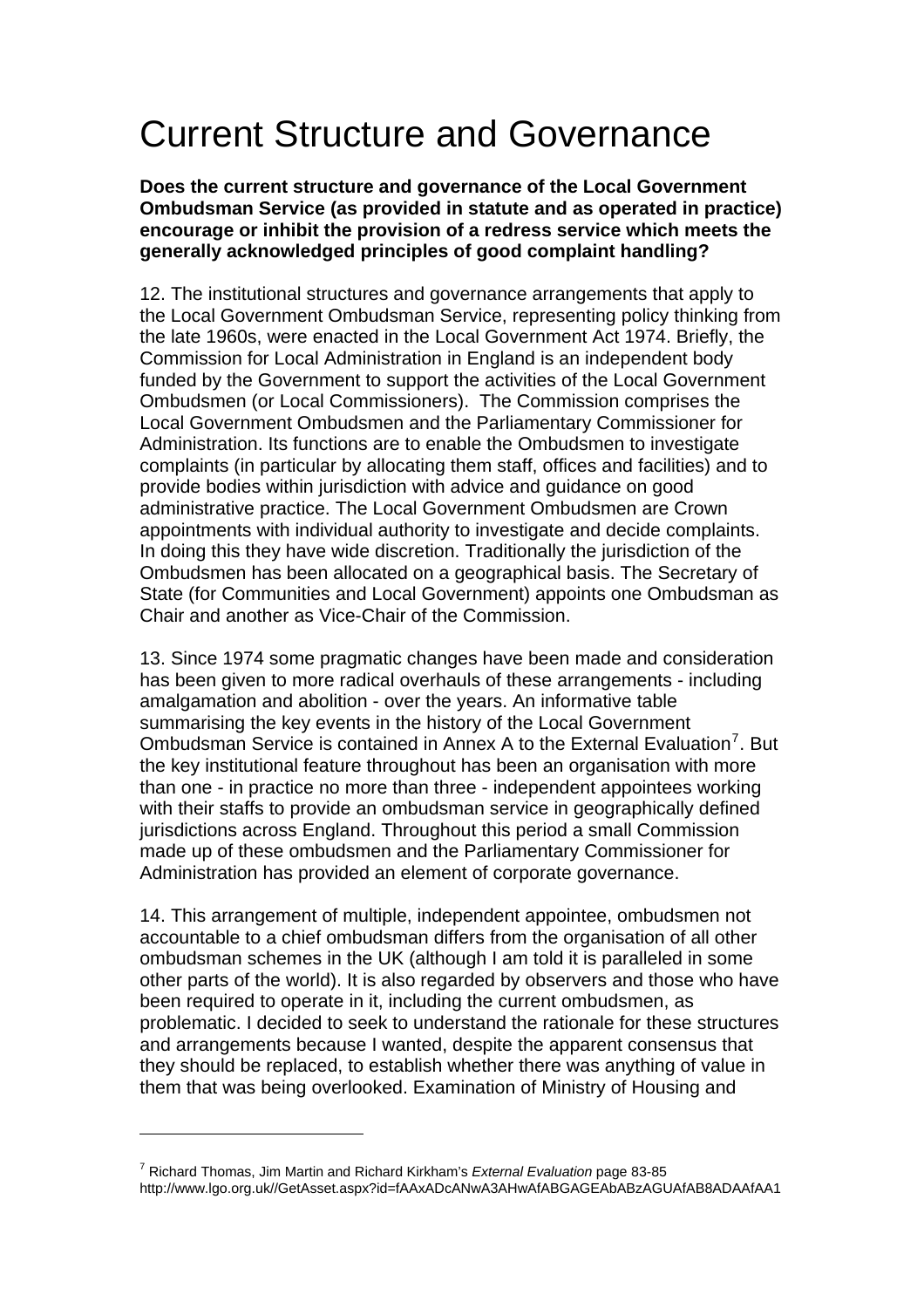<span id="page-6-0"></span>Local Government files reveals proposals from 1968-9 that each local authority should appoint their own ombudsman:

"The council of each main authority shall appoint an officer as ombudsman, and staff to help him, to investigate allegations of maladministration made by inhabitants of the authority's area."[8](#page-6-0)

15. But this option was soon rejected due to the practical difficulties of finding 80 people of such "high calibre". The main consideration became one of geography. Into how many regions of ombudsman jurisdiction would England have to be divided so that none would be too large as to be practical for carrying out investigations?:

"If it is to be reasonably easy for them to have discussions with their investigating staff and for the staff to study files and interview complainants on the spot, there must be a fair number of commissioners."<sup>[9](#page-6-0)</sup>

The argument for fewer commissioners was mainly "to avoid wide variations in practice". The conclusion was that "the number should, if anything, be on the small side initially, with expeditious means of increasing it."

16. Rather than specify a high number of ombudsmen and find that there were not enough cases to keep them busy, the legislation allowed for flexibility. There seems to have been an assumption, however, that at least two would be needed to cover the whole of England to enable them to travel around the country interviewing witnesses and examining files. There also seems to have been an assumption of quite extensive personal involvement of ombudsmen in deciding cases rather than, as is the case today, operating with systems of extensive delegation to experienced and proven staff within clear policy and practice guidelines.

17. But even if the model provided for in the 1974 legislation did not in practice lead to the appointment of a great many ombudsmen to deal with cases in localities across England, did the multiple ombudsman institutional structure contribute to or present barriers to the independence, fairness, consistency, effectiveness and efficiency, openness, transparency, and accountability of the local government ombudsman service? These characteristics set out in my terms of reference draw on (but do not reflect precisely) the Ombudsman Association principles of good governance.<sup>[10](#page-6-0)</sup> In considering this question I am asked to have regard to how these institutional structures have been operated in practice by the current ombudsmen.

18. This review is taking place while the Local Government Ombudsman Service is undergoing fundamental change as a new operational structure is introduced as the key component of a transformation plan to allow the Service to function with a significantly reducing budget. The new business model

<sup>&</sup>lt;sup>8</sup> Briefing for the Minister of Housing and Local Government 1968<br><sup>9</sup> Directorate files for the Ministry of Housing and Local Government (1969?)

<sup>10</sup> http://www.ombudsmanassociation.org/docs/BIOAGovernanceGuideOct09.pdf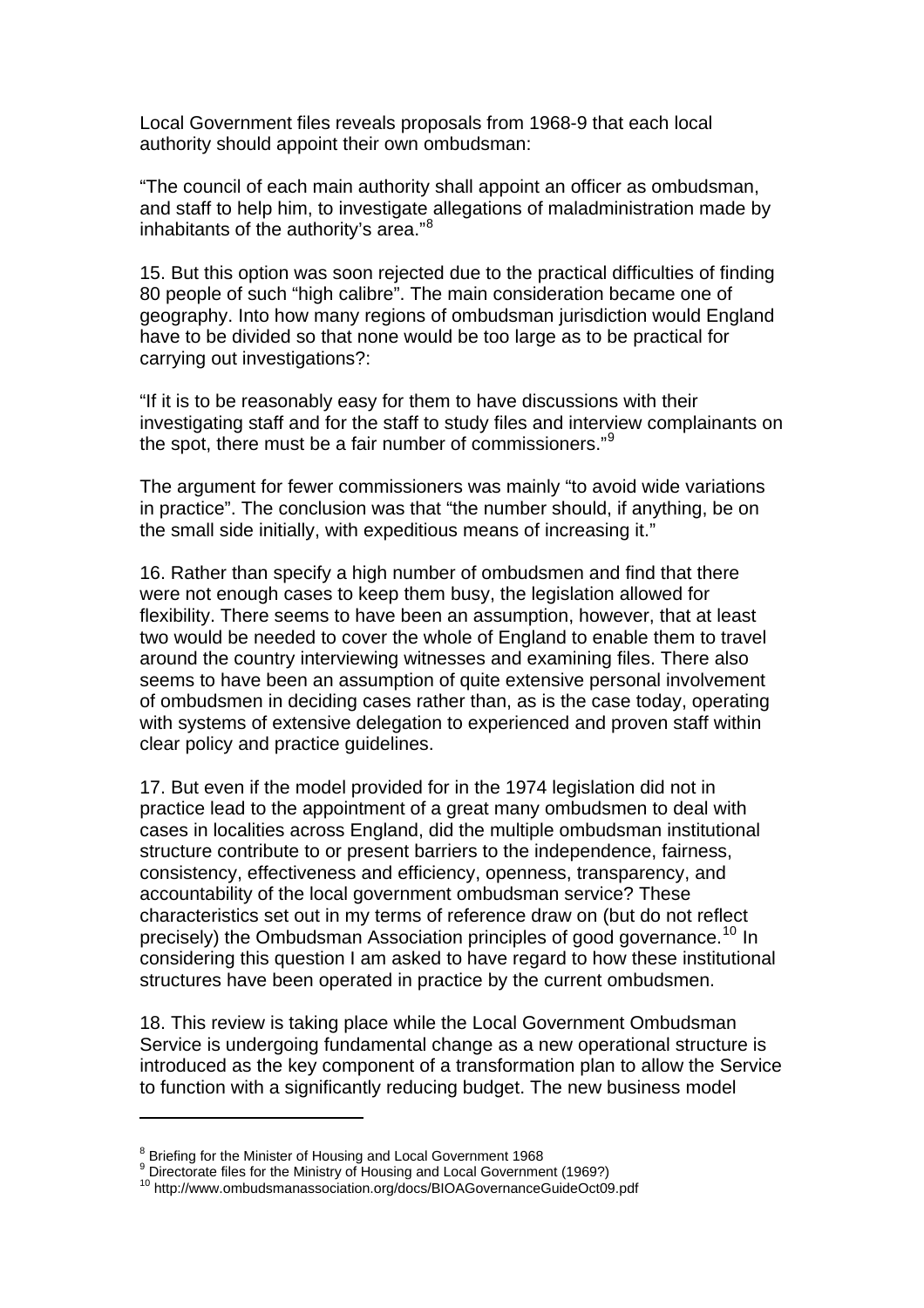<span id="page-7-0"></span>effectively substitutes an integrated "single Local Government Ombudsman" operation for the previous fragmented arrangements. Because the change was well underway by the time of this review it was not possible to observe or test how the pre-existing arrangements had operated in practice. Discussion with current and former ombudsmen in England and in other parts of the UK and examination of written material (notably the External Evaluation) lead me to three conclusions. Prior to the transformation plan reforms, the service operated without an overall leader who was clearly in charge both of the internal operation and of the external engagement. Consistency of practice and decision making was difficult to achieve when ombudsmen operated autonomously in their own territories. Agreement to change systems, ways of working and the like was very difficult to secure because local managements including Ombudsmen and Deputy Ombudsmen were accustomed to running their offices to a greater or lesser extent independently of one another. Additionally, in relation to the Commission for Local Administration in England I conclude that, perhaps because of its composition, it had, over the years, been unable to drive energetic action to reform the service, to harmonise procedures and to ensure consistency in decision making across the service.

19. There is urgency, focus and drive in the Transformation Plan (drawing on the independent Strategic Review) emphasising the need for common processes and integrated management to achieve the cost savings and productivity improvements to live within budget and continue to provide an effective ombudsman service. This is in contrast to what went before. That is also the impression formed by the External Evaluation which comments on the environment of change the evaluation team found in the spring of 2013 and observes that "there are some indications that the Local Government Ombudsman Service has been somewhat dysfunctional in recent years". I would echo that on the basis of what I have heard and read.

20. The External Evaluation considers in commendable and painstaking detail<sup>[11](#page-7-0)</sup> whether the transformed Local Government Ombudsman Service meets the Ombudsman Association criteria. It concludes that the redesigned business structure meets the criteria for membership of the Association and makes some recommendations for further refinement of the Service's approach, primarily aimed at enhancing the integrity of the scheme.

21. So action has been taken or is underway administratively to deliver a Local Government Ombudsman Service which meets objective external criteria and is showing early signs of meeting the aspirations in the transformation plan. But there is still a disconnect between this integrated organisation with a unified management team under the leadership of one ombudsman (in the long term sick absence of the second ombudsman) and the statutory position. The transformation plan<sup>[12](#page-7-0)</sup> offered a solution whereby

<sup>&</sup>lt;sup>11</sup> External Evaluation sections B1-B6<br>http://www.lgo.org.uk//GetAsset.aspx?id=fAAxADcANwA3AHwAfABGAGEAbABzAGUAfAB8ADAAfAA1 <sup>12</sup> "The recruitment of a third Ombudsman has been halted. Nevertheless, comparison with other Ombudsman schemes suggests that LGO is unique in having more than one Ombudsman with individual crown authority for decisions as well as collective and corporate authority as members of a Commission. In other schemes the authority lies with one Ombudsman (Parliamentary & Health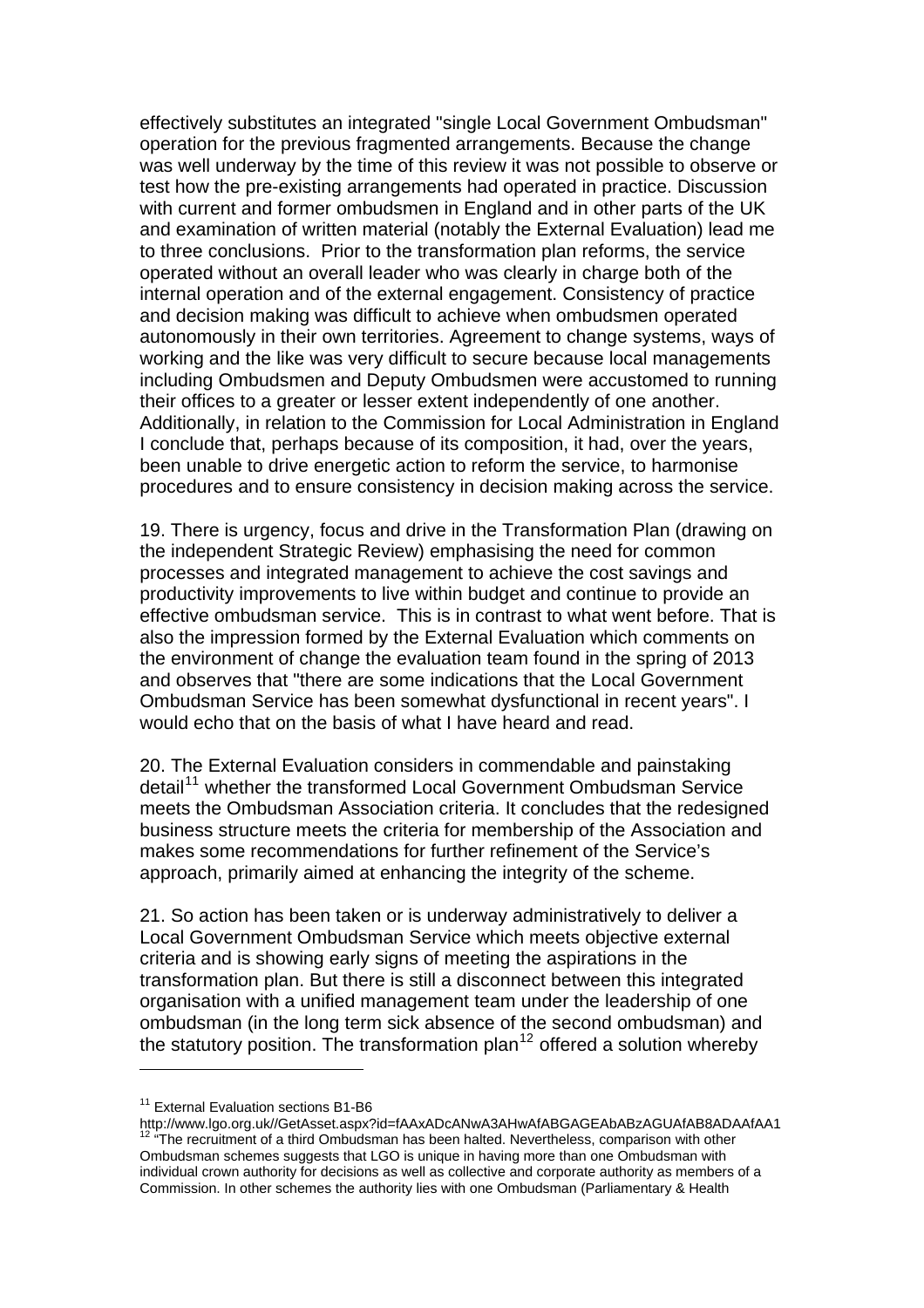the two ombudsmen and the senior executive team would work to a professional services "partnership" model but in practice the service has operated effectively with a single ombudsman.

22. Given the widely held view that the preferred institutional structure for the Local Government Ombudsman Service is a single ombudsman leading the whole service and given that this is the manner in which the service is being led at present **I recommend that there should in future be one Local Government Ombudsman presiding over an integrated process for handling complaints against bodies within the jurisdiction of the Local Government Ombudsman Service.**

23. Additionally, I consider that while this position is currently being achieved administratively, there would be merit in amending the 1974 legislation to put the new arrangement on a proper statutory footing. **I further recommend that an early opportunity is found to make the limited legislative changes to provide for a single local government ombudsman in England.**

24. As well as this structural change, there is a need to address the fitness for purpose of the Commission for Local Administration in England. If the legislation is tidied up as I recommend, its membership will be one Local Government Ombudsman and one Parliamentary Commissioner for Administration. This does not have the makings of a credible 21st Century governance model with a Board (statutory or advisory) holding the Service to account and providing challenge, assurance and support. I will make a recommendation on the future composition of the Commission in the next section.

Service/Housing/Wales/Scotland/Northern Ireland/Ireland) or one Chief Ombudsman (Legal Ombudsman). To reflect these circumstances the leaders would work to a professional services 'partnership' model, based on the senior executive team working closely with the Ombudsmen to meet their needs to investigate complaints effectively and efficiently." (Transformation Plan Page 25)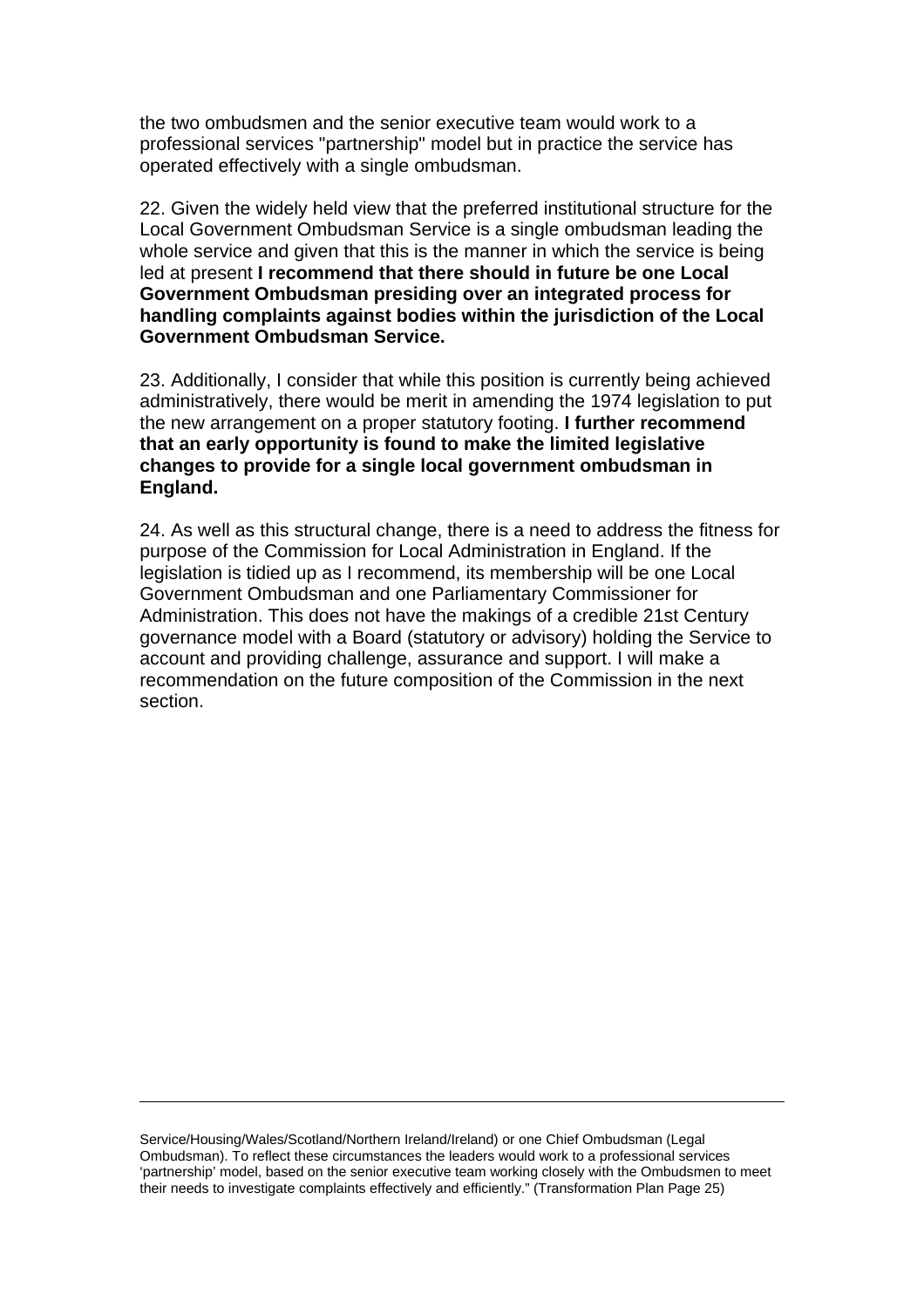## <span id="page-9-0"></span>Structures and Governance for the Future

**What would be the best structures and governance to secure a longterm sustainable local ombudsman service taking account of the likely future pattern of public service delivery and availability of public finances?** 

25. In considering the best institutional and operational structures and governance arrangements for the future I am asked to have regard to the likely future for public services and finances. On public services, the proliferation of service delivery arrangements, the integration of previously discrete services, the partnering of delivery agents from different backgrounds and sectors, the blurring of institutional boundaries, the commitment to innovate and the energetic pursuit of better value for money are some of the most distinctive current developments. These innovations call into question traditional boundaries and jurisdictions including for ombudsman services.

26. These are not entirely new phenomena. The review of the public sector ombudsmen in England by the Cabinet Office published in April 2000 found after wide consultation that there was "general agreement that the public sector ombudsmen must respond to the changing face of public service delivery. To do this they need to operate in a different structure which removes divisions in their jurisdictions, powers and processes. They must work more flexibly and more closely with other organisations."<sup>[13](#page-9-0)</sup> While there was support for the far reaching changes recommended in this thorough and well-argued review, the report was not implemented. I believe the arguments for change are now even more compelling. The following boxes illustrate the quickening pace of public service delivery change.

<sup>13</sup> *Collcutt Review Executive Summary*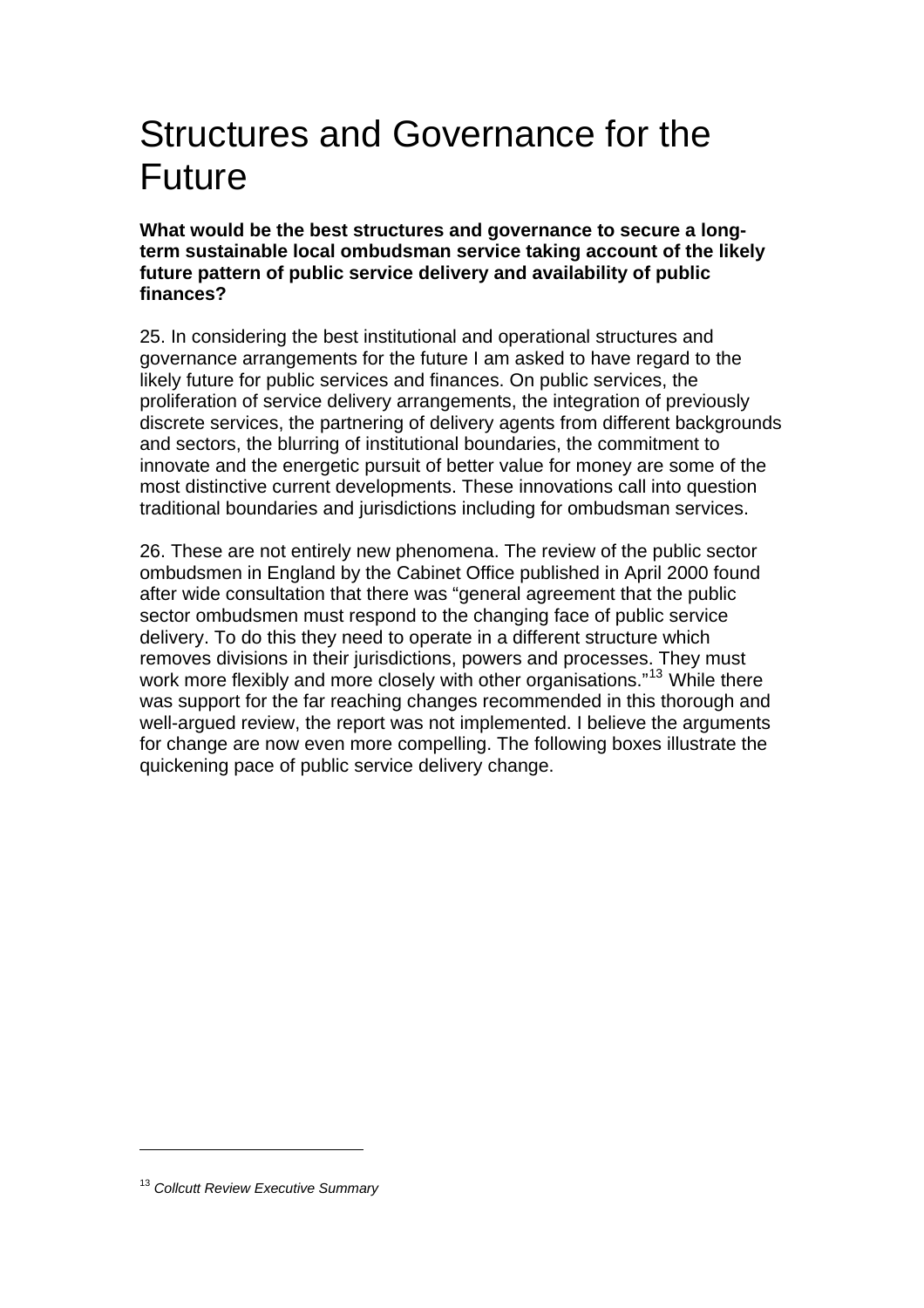## <span id="page-10-0"></span>Integrated Services

The direction of travel for the provision of services across all Whitehall departments and local authorities is towards integration, increasingly blurring the lines between services. This is most visibly demonstrated by the new government website<sup>[14](#page-10-0)</sup>, which brings all departments under one online roof creating a single point of access and demonstrating a joined up approach. The argument is that it is more effective, more efficient, better value and easier to understand for the user.

In the Community Budgets<sup>[15](#page-10-0)</sup> initiative, the Department for Communities and Local Government worked closely with four pilot areas to produce proposals to make this more holistic approach to services a reality.

Following on from these pilot projects, the new Public Service Transformation Network, made up of people with experience and expertise from across government departments, councils and local agencies, will aim to secure improved outcomes by co-designing better services.

And the same approach is what is driving the Troubled Families<sup>[16](#page-10-0)</sup> initiative to turn around the lives of 400,000 families beset by unemployment and mental health problems, involved in crime and anti-social behaviour, with children regularly missing school.

In the recent spending round (26 June 2013), the Chancellor announced the creation of a pooled fund of £3.8bn to help local authorities put into place their own schemes for integrating health and social care in their areas, investing in prevention and early intervention: "I want to make sure everyone gets a properly joined up service where they won't have to worry if that service is coming from the NHS or the local council. Let's stop the tragedy of people being dropped in A&E on a Friday night to spend the weekend in hospital because we can't look after them properly in social care. By 2015-16, over £3 billion will be spent on services that are commissioned jointly and seamlessly by the local NHS and local councils working together."<sup>1</sup>

<sup>&</sup>lt;sup>14</sup> [www.gov.uk](http://www.gov.uk/)<br><sup>15</sup> https://www.gov.uk/government/policies/giving-local-authorities-more-control-over-how-<br>thev-spend-public-money-in-their-area--2/supporting-pages/community-budgets

<https://www.gov.uk/government/policies/helping-troubled-families-turn-their-lives-around> <sup>17</sup> <https://www.gov.uk/government/speeches/spending-round-2013-speech>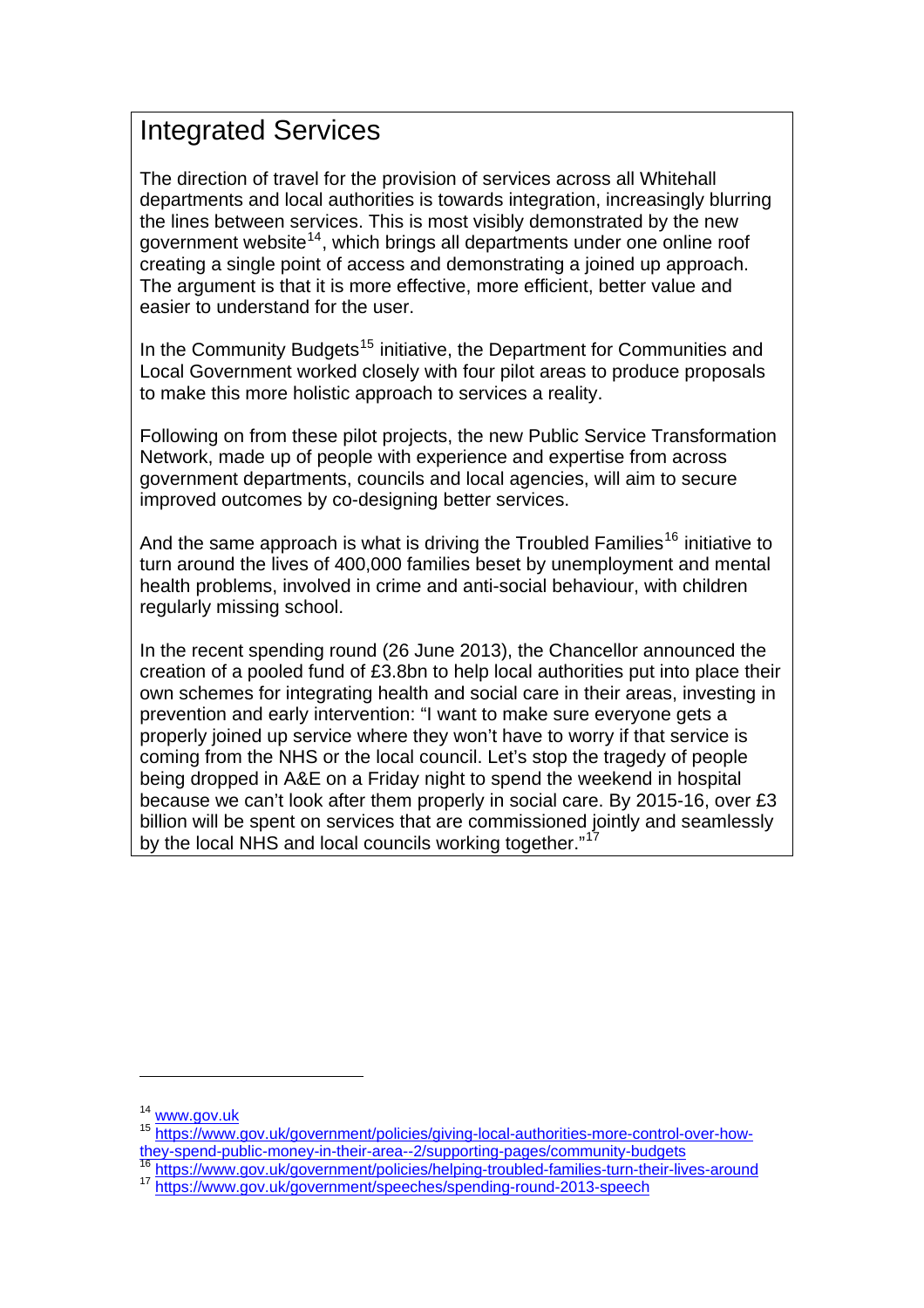## <span id="page-11-0"></span>Health and Social Care working together

Torbay and Southern Devon Health and Care NHS Trust provide community health services and commission adult social care services in Torbay. Their mantra is the right care, in the right place, at the right time.

They have identified the essential features of a joined up service to an individual as having:

Professionals that talk to each other A single point of contact Quick and responsive services The need for the patient to only have to tell their story once

Health and social care coordinators act as the main point of contact for referrals, working closely with nurses, health professionals and social care staff. Data is shared between organisations to enable the coordinators to put together the most suitable care packages and support.

In addition, the integrated management structure of Torbay Care Trust saved approximately £250,000 in the first year. This money was used to develop services.<sup>[18](#page-11-0)</sup>

Other regions are being encouraged and incentivised to emulate this success, bringing together health and social care into one coherent service. As Minister for Care and Support, Norman Lamb, commented, "People don't want health care or social care, they just want the best care." <sup>[19](#page-11-0)</sup>

27. The Local Government Ombudsman Service and the Parliamentary and Health Service Ombudsman already have some experience of dealing with cases which straddle their jurisdictions. All the indications are that such cases will become more common as the service delivery reforms gather pace particularly in the health and social care areas. The following box describes current practice. To their credit, the ombudsmen are already reviewing their procedures for joint working as part of their commitment to closer working. For me the issue is to wonder whether even well thought through and operated joint working will be enough efficiently to deliver timely decisions and redress.

<sup>&</sup>lt;sup>18</sup> The Kings Fund: Integrating Health and Social Care in Torbay, page 19

http://www.tsdhc.nhs.uk/aboutus/Documents/Integrating-health-social-care-Torbay-case-study-Kings-Fund-March-2011.pdf

<sup>19</sup> http://www.bbc.co.uk/news/health-22515978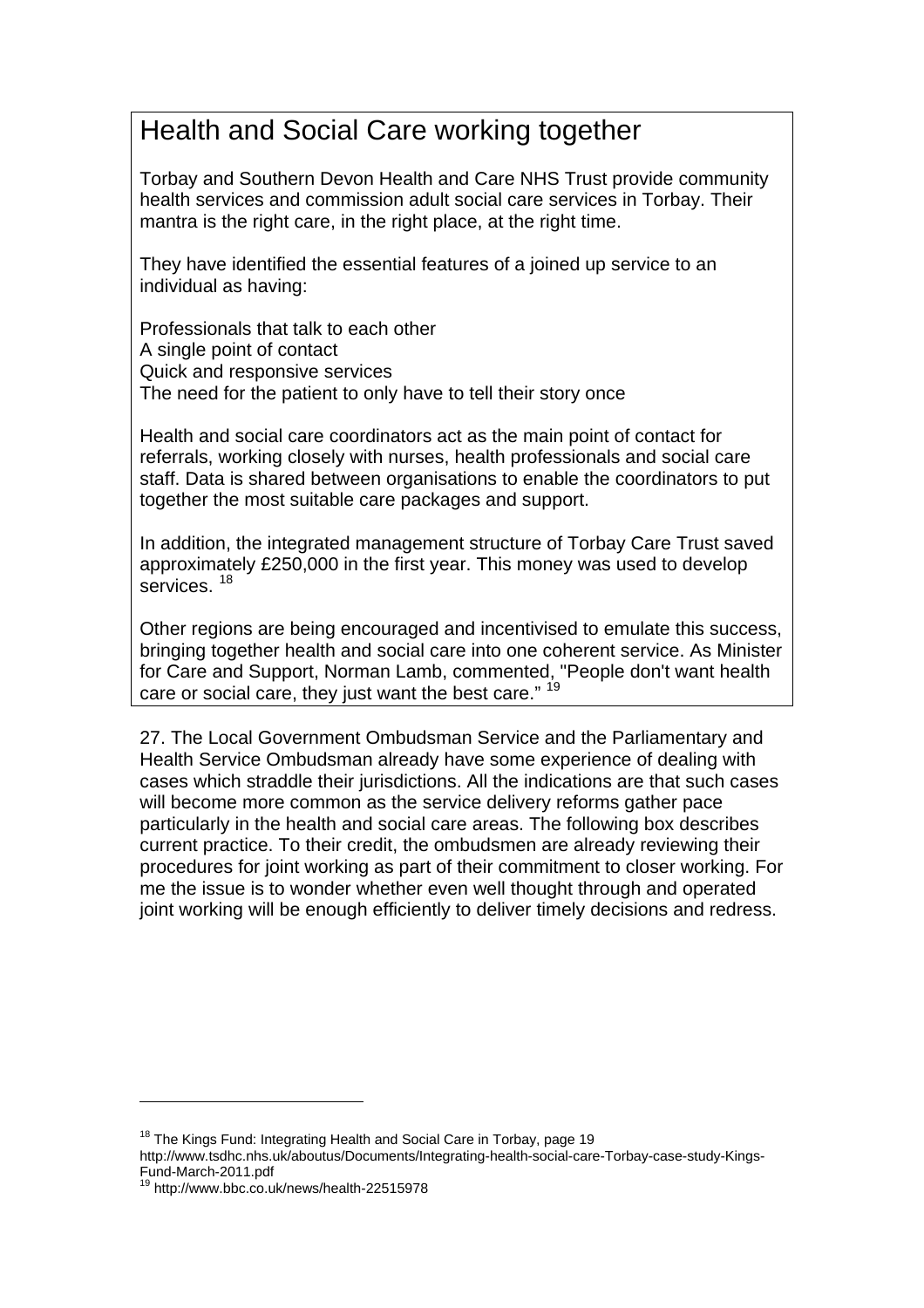## Joint Investigations

The Regulatory Reform (Collaboration etc. between Ombudsmen) Order 2007 enables the Local Government Ombudsman Service and the Parliamentary and Health Service Ombudsman to work together on investigations where the complaint involves both health and social care providers, spanning the jurisdiction of both ombudsman services. The order enables the sharing of data between the two organisations.

The Local Government Ombudsman Service provides selected investigators with specialist training to conduct these joint investigations.

Where a complaint appears to include elements of both health and social care, the case will be run by whichever of the two organisations the nature of the complaint most prominently sits with. That organisation will take the lead, and consult the other where needed.

In rarer cases where the case has very significant components of both health and social care, both ombudsmen will need to formally decide to initiate a joint investigation, with a joint report. A lead investigator will be appointed from the organisation under whose jurisdiction the majority of the case lies, but responsibilities for the investigation will be shared between the organisations. By their nature, these are always more complex and time-consuming investigations. Work is being done by both organisations to streamline this process.

If the Intake team receives a case in which no aspect is within the jurisdiction of the Local Government Ombudsman Service, then it is treated in the same way as any other complaint which is not for the Local Government Ombudsman Service - the complainant is advised to contact the most relevant body and given the contact details to do so.

28. In this changing public service climate, I consider first that providers need to have and publicise well to the users of their services, easily accessible, readily intelligible, swift and fair complaints handling arrangements. Ombudsman services have a major role to play in seeing that such systems are in place and it is an important part of their function to provide advice and guidance on good administrative practice. There are differences of view among ombudsmen in different parts of the UK about the role they can appropriately play in mandating, approving or advising on complaints arrangements in public bodies. There is a wealth of guidance on effective complaint handling available to bodies providing public services. Annex D gives further details of how ombudsman services have advised and engaged with this issue.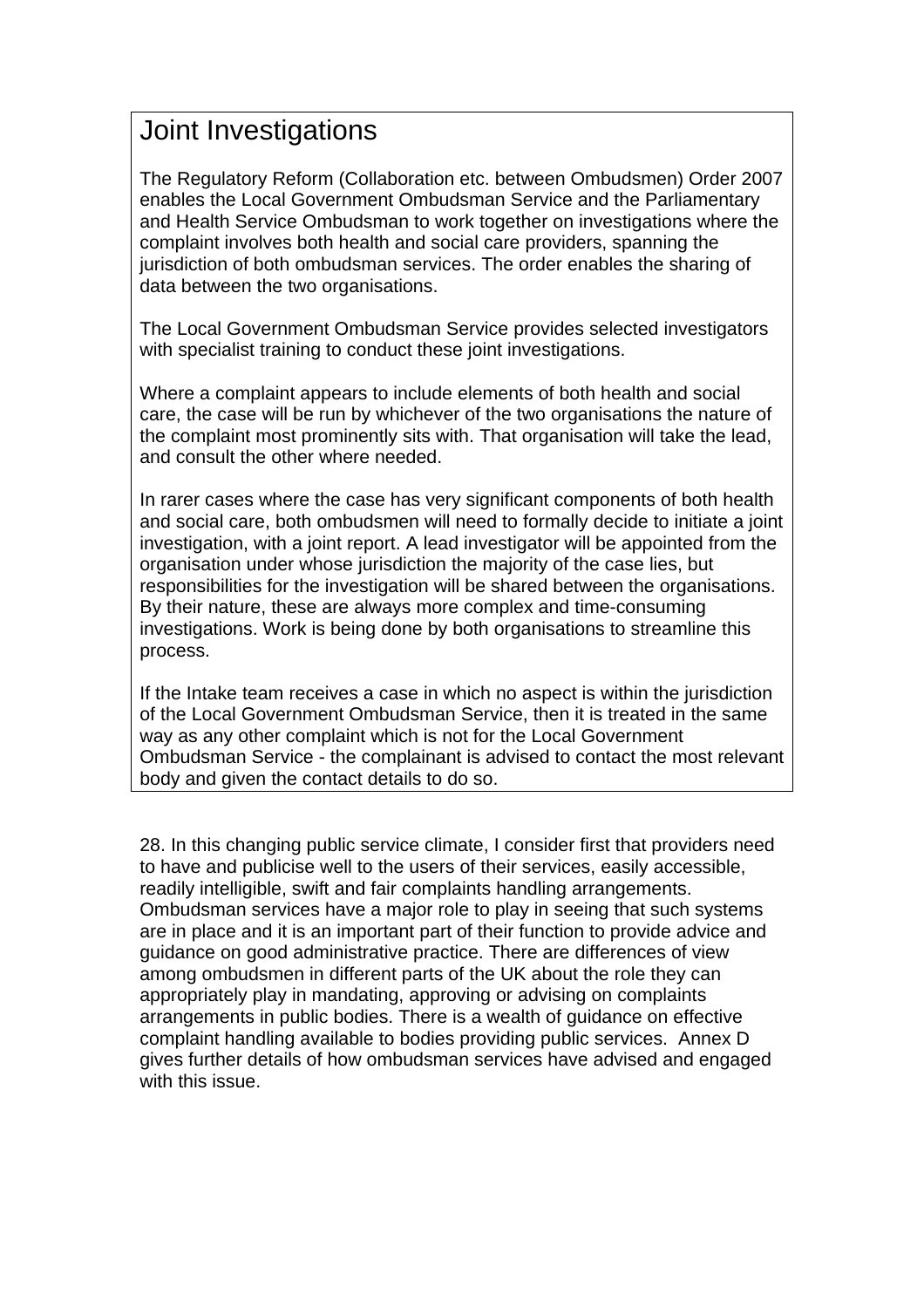29. In some jurisdictions the ombudsman has gone beyond issuing or endorsing guidance to engage more directly in the development or approval of bodies' schemes. For instance, in Scotland, following independent reviews of complaint handling which concluded that there was a clear need for a quicker, more consistent, more user focused approach to handling complaints, the Scottish Public Services Ombudsman established the Complaints Standards Authority to work with public bodies to standardise and simplify complaints handling procedures and to help drive improvement. Legislation gives the Scottish Public Services Ombudsman the power to publish standard complaints handling procedures for most public authorities including local authorities and the NHS. He is also under a duty to monitor and promote best practice in complaints handling. Standard complaints handling procedures across delivery bodies yield comparable data and can make performance evaluation easier.

30. Second, I think developments in service delivery could create an increased requirement for citizens with complaints or seeking redress to be assisted to find the appropriate delivery body to address their complaint to in the first instance. This should be met in part by sustained efforts to improve bodies' complaint handling procedures including taking determined steps to ensure they are readily accessible. However the signposting assistance which ombudsmen already provide will continue to be needed. The question is whether it can be provided most efficiently, effectively and intelligibly to citizens - with a complaint and experiencing difficulty in finding the right body with whom to pursue it - by different ombudsmen services with separate jurisdictions. The creation of a single well publicised, joined up contact point to give advice and direction to citizens no matter the subject of their complaint seems to be more in step with the overall thrust of the public service reforms the Government is pursuing. Additionally, at the next stage, when the complainant has exhausted the complaints procedure of the body delivering the service and wishes to register a complaint with the ombudsman, I think a single intake point is the only credible arrangement in keeping with the contemporary emphasis on joined up public services. Passing the complainant on to another telephone intake operation or web or postal address, no matter how efficiently, professionally and courteously done, smacks more of administrative convenience than exemplary public service.

 31. Third, and most importantly in my view, the pace of integration of public service delivery across sectors argues strongly for simple and holistic redress arrangements that do not rely on protocols, goodwill, and invention to circumnavigate different jurisdictions, powers, procedures and organisational cultures.

32. Turning to finances, public spending is set to be constrained for the foreseeable future. The Local Government Ombudsman Service faces further budget reductions in the period to 2015 and downward pressure on public spending is likely to continue beyond that. The reductions in funding set against the continuing need to provide effective arrangements to provide redress to those experiencing maladministration in the delivery of local services – irrespective of provider – argue for arrangements that ensure that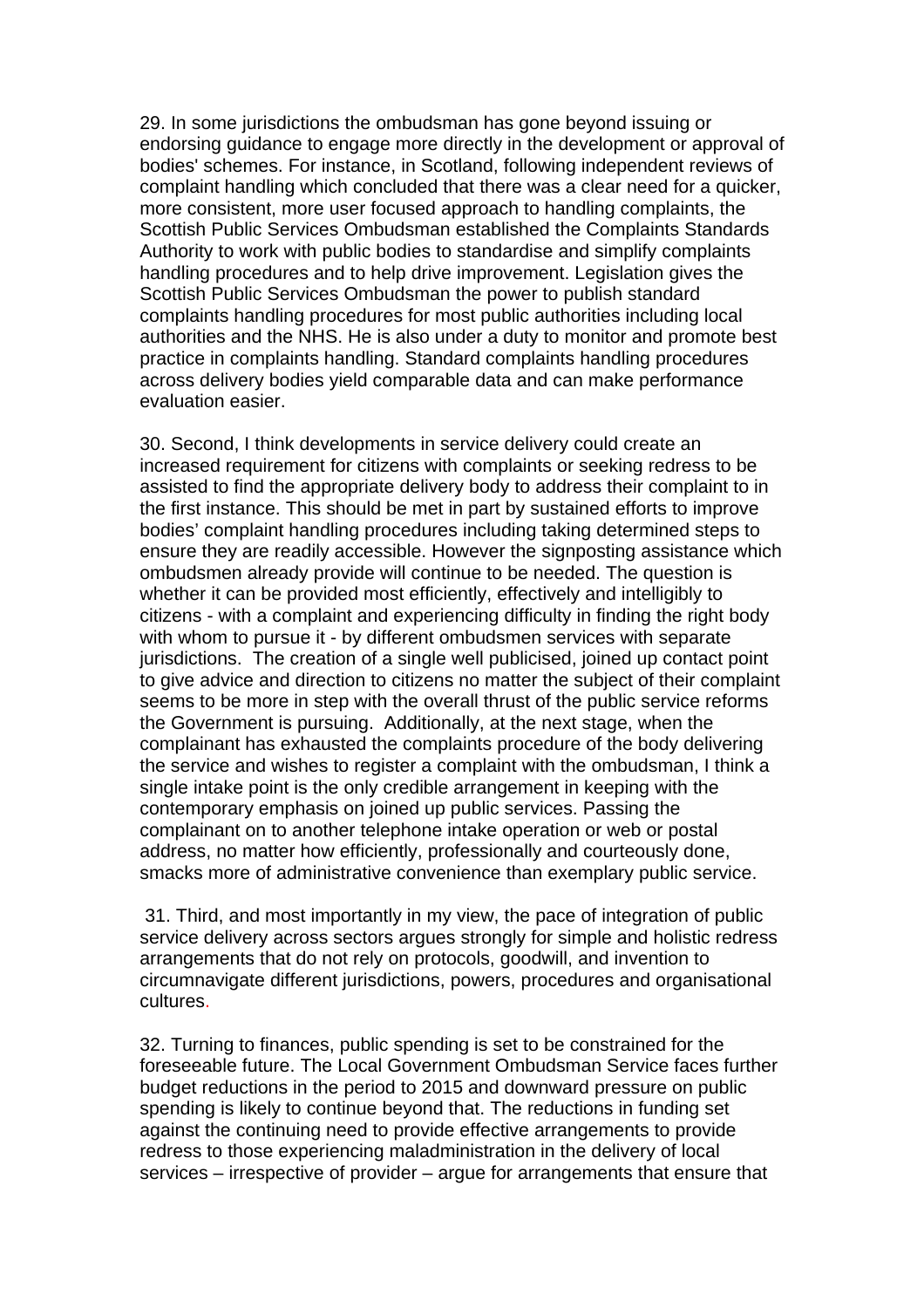<span id="page-14-0"></span>such resources as the public purse devotes to this activity are allocated so as to deliver the greatest benefit to the citizen and incur least cost in administrative and governance overheads.

33. Taking account of the organisation of ombudsman services in other parts of the United Kingdom, the appetite for much closer and productive working that is developing between the Local Government Ombudsman Service and the Parliamentary and Health Service Ombudsman and the views of many of those I have met in the course of my review, **I recommend that in recognition of actual, proposed and likely future changes to public service delivery and taking account of pressure on public finances, consideration should be given to the creation of a unified public services ombudsman in the medium term.**

34. I acknowledge that this possible change requires more careful analysis than I am able to give it here. Such a change requires detailed and thoughtful consideration and the engagement of a wide range of interests to address issues such as the appropriate structure, governance and accountability for an integrated modern ombudsman service; the bodies and services to come within scope<sup>[20](#page-14-0)</sup>; and the optimal method of operation taking account, for instance, of technological and other advances. This consideration needs to take account of the recent experience of existing ombudsman schemes in the UK and further afield and determine how to accommodate the challenge of a much more diverse service delivery landscape than in the past and the likelihood of constrained resourcing for the foreseeable future. The current inquiries by the Public Administration Select Committee into complaints handling and the Parliamentary and Health Service Ombudsman may provide an appropriate forum in which to progress at least some of this further consideration.

35. In advance of decisions on the medium term **I recommend that the Local Government Ombudsman Service and the Parliamentary and Health Service Ombudsman continue to build on their current commitment to closer joint working proactively engaging in substantial initiatives to achieve economies, to harmonise processes and to provide the public with a clearer route to redress.** I understand that recent developments have included a joint meeting of the Local Government Ombudsman Service and Parliamentary and Health Service Ombudsman boards and the establishment of machinery to oversee the delivery of agreed initiatives. I hope that the collaboration can be radical and energetic in examining areas where efficiencies can be made through sharing or by adopting common processes building on the strengths of each organisation.

36. In paragraph 24 above I raised reservations about the fitness of the Commission for Local Administration in England with a reduced membership of two to provide appropriate high level corporate governance for the Local

 $20$  Drawn from among the bodies within the jurisdictions of the local public services ombudsmen in England, the bodies within the UK jurisdiction of the Parliamentary Commissioner for Administration and any local services in England not currently within the jurisdiction of an ombudsman.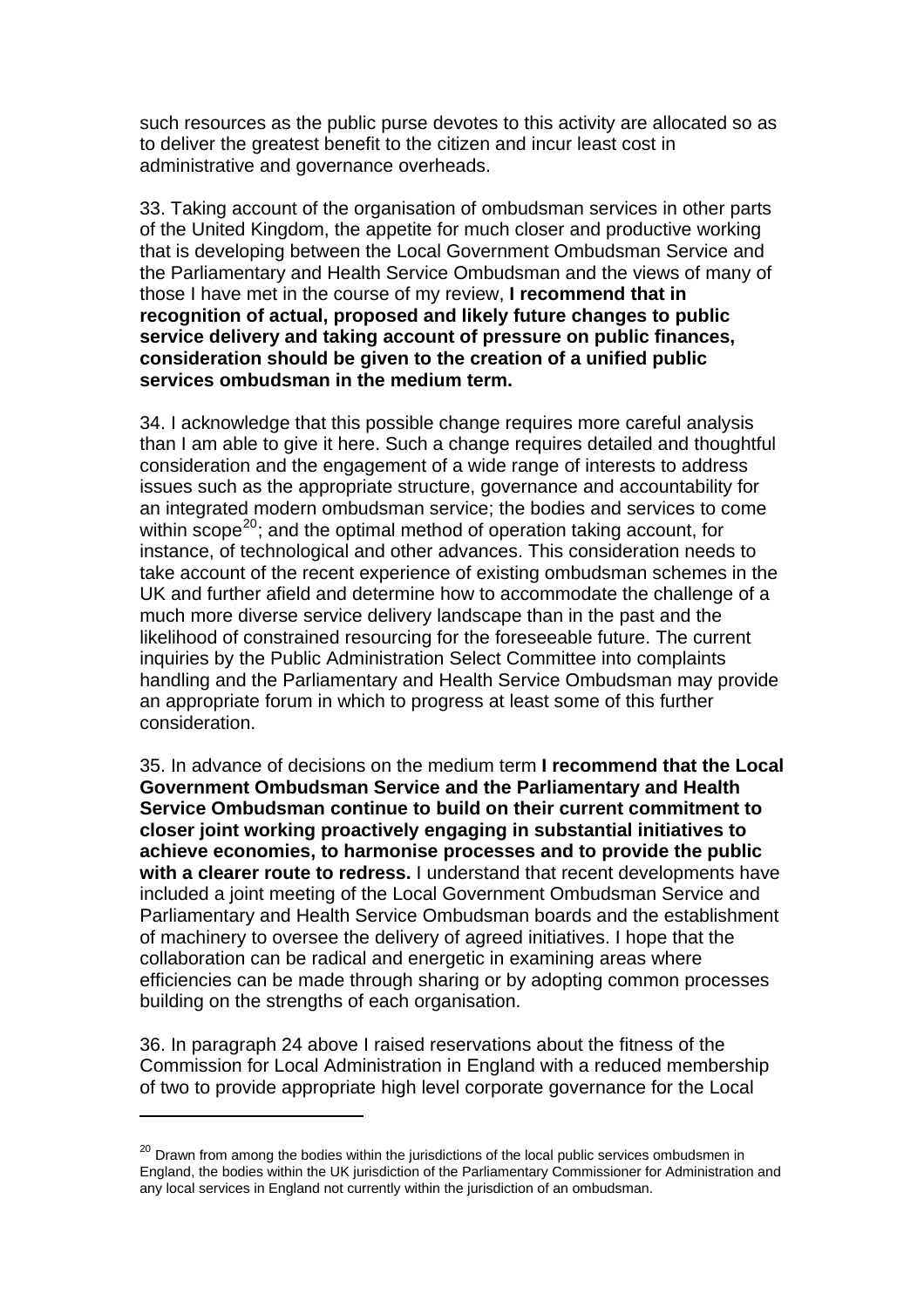<span id="page-15-0"></span>Government Ombudsman Service. Similar reservations are expressed strongly in the External Evaluation.<sup>[21](#page-15-0)</sup> A Commission of two - one executive, one non-executive - sits uneasily with the prevailing guidance on corporate governance in Government Departments<sup>[22](#page-15-0)</sup> much of which is commended and applicable to Arms Length Bodies. The constraints on formal membership of non-executive members imposed by the 1974 Act (and considered in detail in the External Evaluation) could be addressed as part of the proposed amending legislation recommended in paragraph 23 to put the single Local Government Ombudsman on a statutory footing should an appropriate early legislative vehicle be found.

37. However, in the immediate term, I consider that the governance and accountability<sup>[23](#page-15-0)</sup> of the Local Government Ombudsman Service should be strengthened administratively (and this may suffice ahead of the more radical legislative changes required to bring into being the single redress body recommended for the medium term) by equipping the Commission for Local Administration in England to operate as a high level leadership board performing effectively the roles for which it has responsibility:

- under the 1974 Act (to enable the investigation of complaints by allocating resources and to facilitate the provision of advice and guidance on good administrative practice)

- under the recently agreed framework document with the Department for Communities and Local Government (which sets out the corporate responsibilities of Commission members and the roles of Chairman and Vice Chairman)

- under the note on delegated executive arrangements for the management of the Local Government Ombudsman at Annex E (which lists the decision the Commission has reserved to itself within a scheme of delegation of other matters to its Audit and Remuneration Committees and Executive Management Team)

There is a range of business here which calls for a range of perspectives to be brought to bear in reaching decisions. The Chair of the Commission for Local Administration in England's Audit Committee already attends meetings of the Commission on a non statutory basis and acts as a non executive board member. To broaden this external contribution to help drive performance, delivery and further reform, **I recommend that the Commission for Local Administration in England should be strengthened by administrative action.** I suggest this should be achieved

<sup>21</sup> External Evaluation sections B6.4.iv-v

http://www.lgo.org.uk//GetAsset.aspx?id=fAAxADcANwA3AHwAfABGAGEAbABzAGUAfAB8ADAAfAA1<br><sup>22</sup> Her Majesty's Treasury (2013) Managing Public

Moneyhttps://www.gov.uk/government/uploads/system/uploads/attachment\_data/file/212123/Managing \_Public\_Money\_AA\_v2\_-\_chapters\_annex\_web.pdf

 $^{23}$  The Service has accountability to Parliament and its expectation is that the Ombudsman and senior management will appear annually before the Communities and Local Government Committee. The Service also has accountability to DCLG set out in detail in the framework document.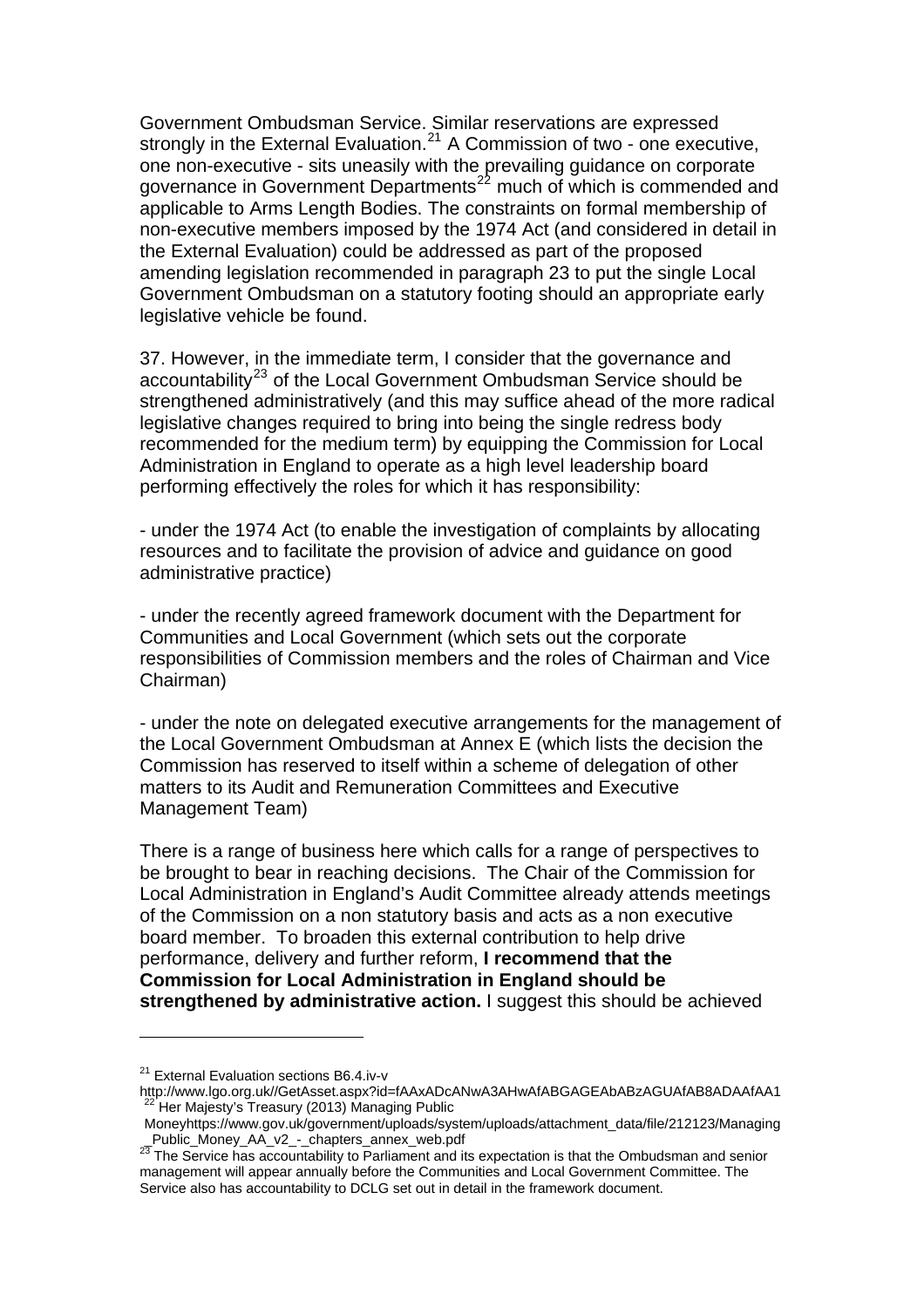by adding one or two members. Given the likelihood of further structural change in the medium term the member or members might be drawn from the membership of the Parliamentary and Health Service Ombudsman's Board or the Commission for Local Administration in England's Remuneration Committee. The Commission Board is proposed to meet 4 times in 2014. The cost of this enhanced governance would represent a very modest share of the saving arising from reducing to one ombudsman (as recommended in paragraph 22).

38. There follows a list of the five recommendations in this report.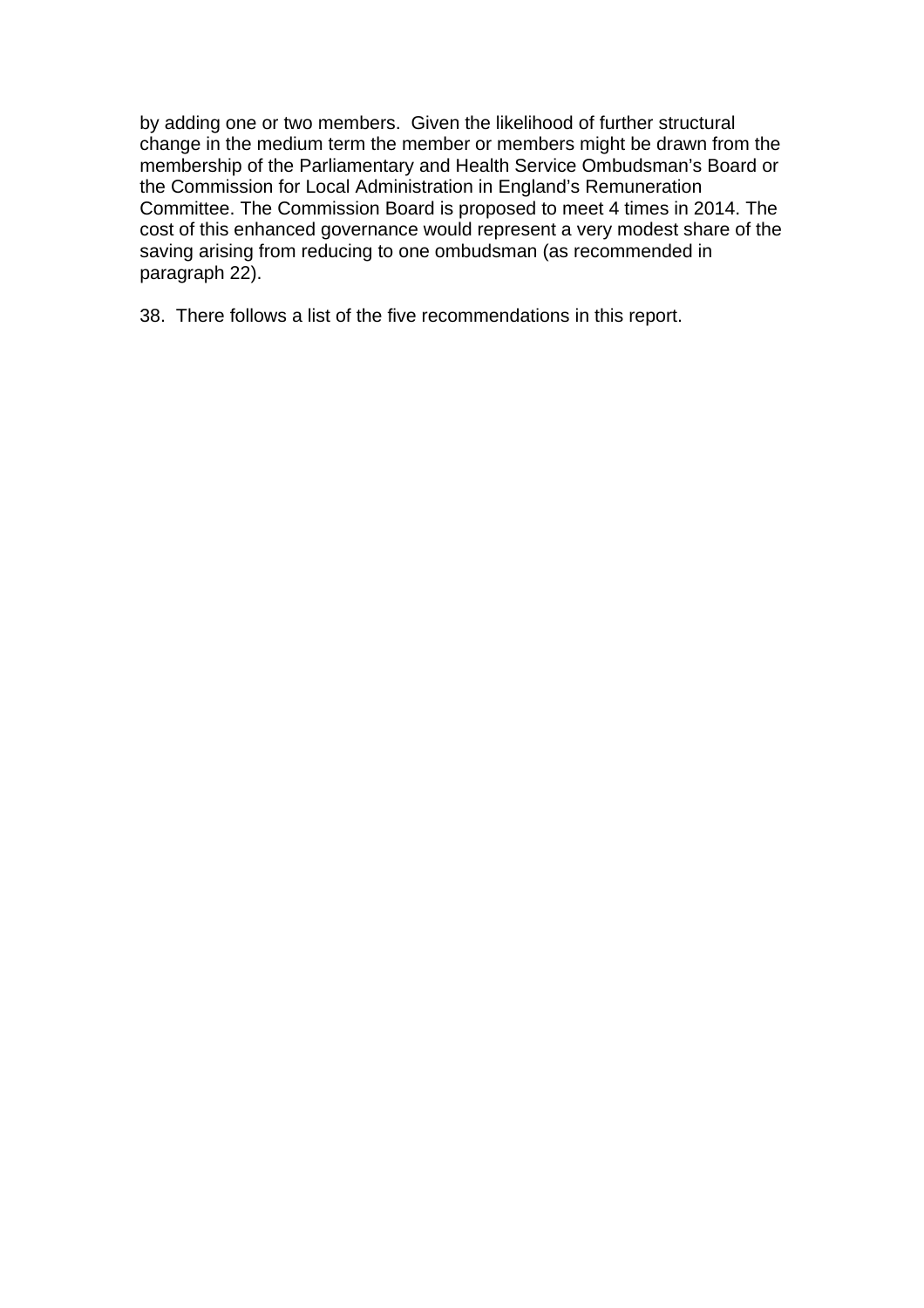# Recommendations

1. I recommend that there should in future be one Local Government Ombudsman presiding over an integrated process for handling complaints against bodies within the jurisdiction of the Local Government Ombudsman Service. (Paragraph 22)

2. I further recommend that an early opportunity is found to make the limited legislative changes to provide for a single local government ombudsman in England. (Paragraph 23)

3. I recommend that in recognition of actual, proposed and likely future changes to public service delivery and taking account of pressure on public finances, consideration should be given to the creation of a unified public services ombudsman in the medium term. (Paragraph 33)

4. I recommend that the Local Government Ombudsman Service and the Parliamentary and Health Service Ombudsman continue to build on their current commitment to closer joint working proactively engaging in substantial initiatives to achieve economies, to harmonise processes and to provide the public with a clearer route to redress. (Paragraph 35)

5. I recommend that the Commission for Local Administration in England should be strengthened by administrative action. (Paragraph 37)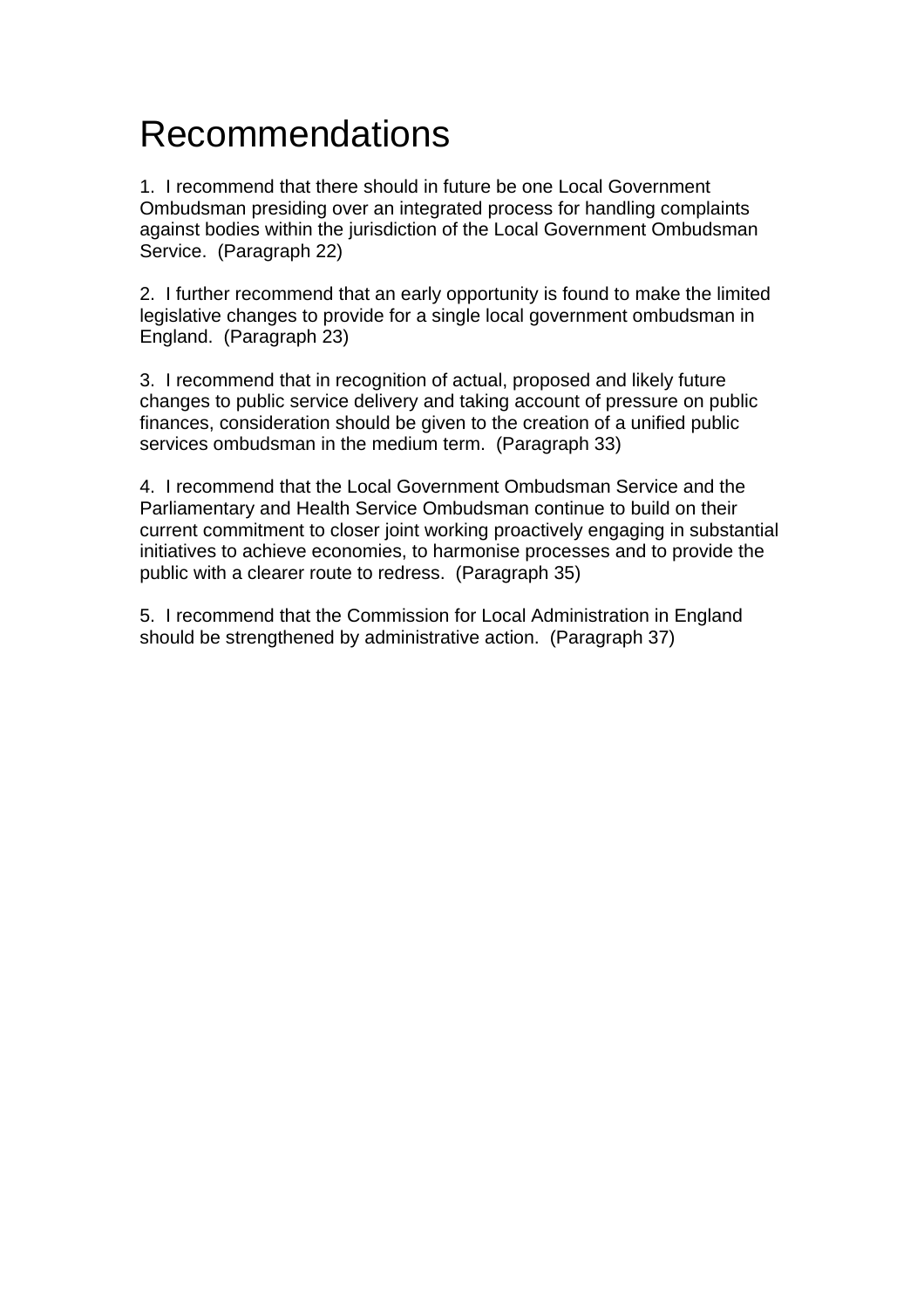# Annex A

**Governance Review of the Local Government Ombudsman service** 

### **Terms of Reference**

#### **A review to examine, and to make recommendations to the Secretary of State about, the institutional structures and accountability of the Local Government Ombudsman service.**

This review will include consideration of the present institutional structures and governance arrangements of the Local Government Ombudsman service, including an examination of how these have been operated in practice by the current members of the Commission for Local Administration in England.

The review is to consider two particular questions:

- 1. How have the present institutional structures
	- contributed to the independence, fairness, consistency, effectiveness, efficiency, openness and transparency, and accountability of the Local Government Ombudsman service; and
	- presented, if any, barriers to the independence, fairness, consistency, effectiveness, efficiency, openness and transparency, and accountability of the Local Government Ombudsman service?

In considering this question, regard is to be had in particular to how these institutional structures have been operated in practice by the current members of these institutions.

2. Having regard to the likely future for public services and finances, what would be the best institutional and operational structures, and governance arrangements, for securing a long-term sustainable local ombudsman service, which acting independently, fairly, consistently, effectively and efficiently, and which being open, transparent and accountable, could be relied upon to provide redress to those experiencing maladministration in the delivery of local services?

In considering this question, regard is to be had in particular to:

- whether an institutional structure comprising of a single ombudsman would provide the greatest likelihood of securing the above;
- if so, what would be the most effective governance arrangements for such an institution; and
- what is the scope for combining or merging such an institution with other public sector ombudsmen.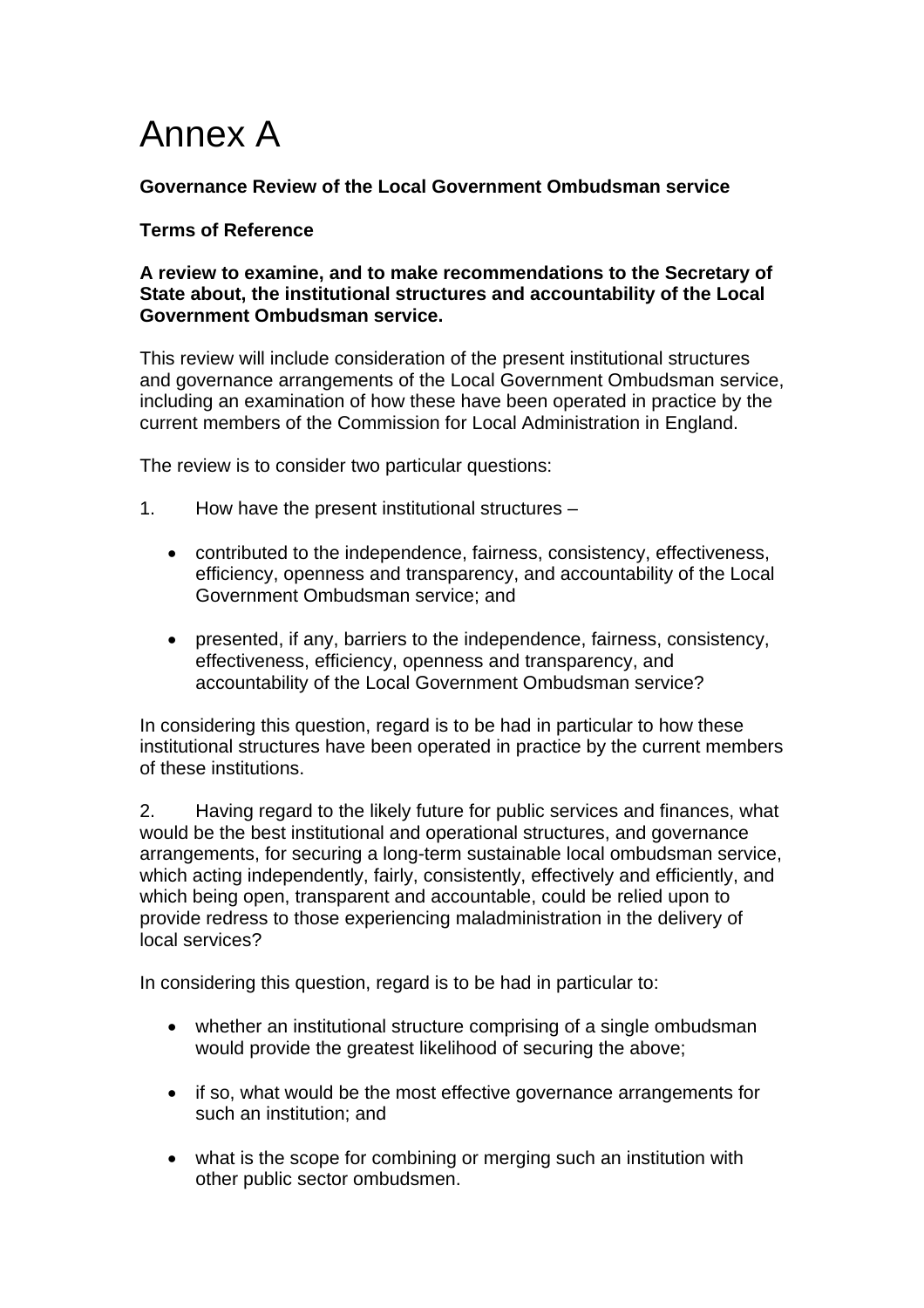The review will be undertaken in not more than 15 days by a senior independent person, supported by an official from the Department for Communities and Local Government.

In undertaking the review the independent person will have regard to:

- the report of the CLG Select Committee on the work of the Local Government Ombudsman;
- the Response of the Local Government Ombudsman to that report;
- the external evaluation chaired by Richard Thomas, Chair of AJTC, following the recommendation of the CLG Select Committee; and
- all other information and material available to him which he considers relevant, such as staff survey results

The independent person will report to the Secretary of State for Communities and Local Government, making recommendations for the future.

### **For the purposes of the above the present institutions of the Local Government Ombudsman service are:**

Each Local Government Ombudsman (formally known as 'Local Commissioner'); and

The Commission for Local Administration in England (the organisation that supports the work of the Local Commissioners).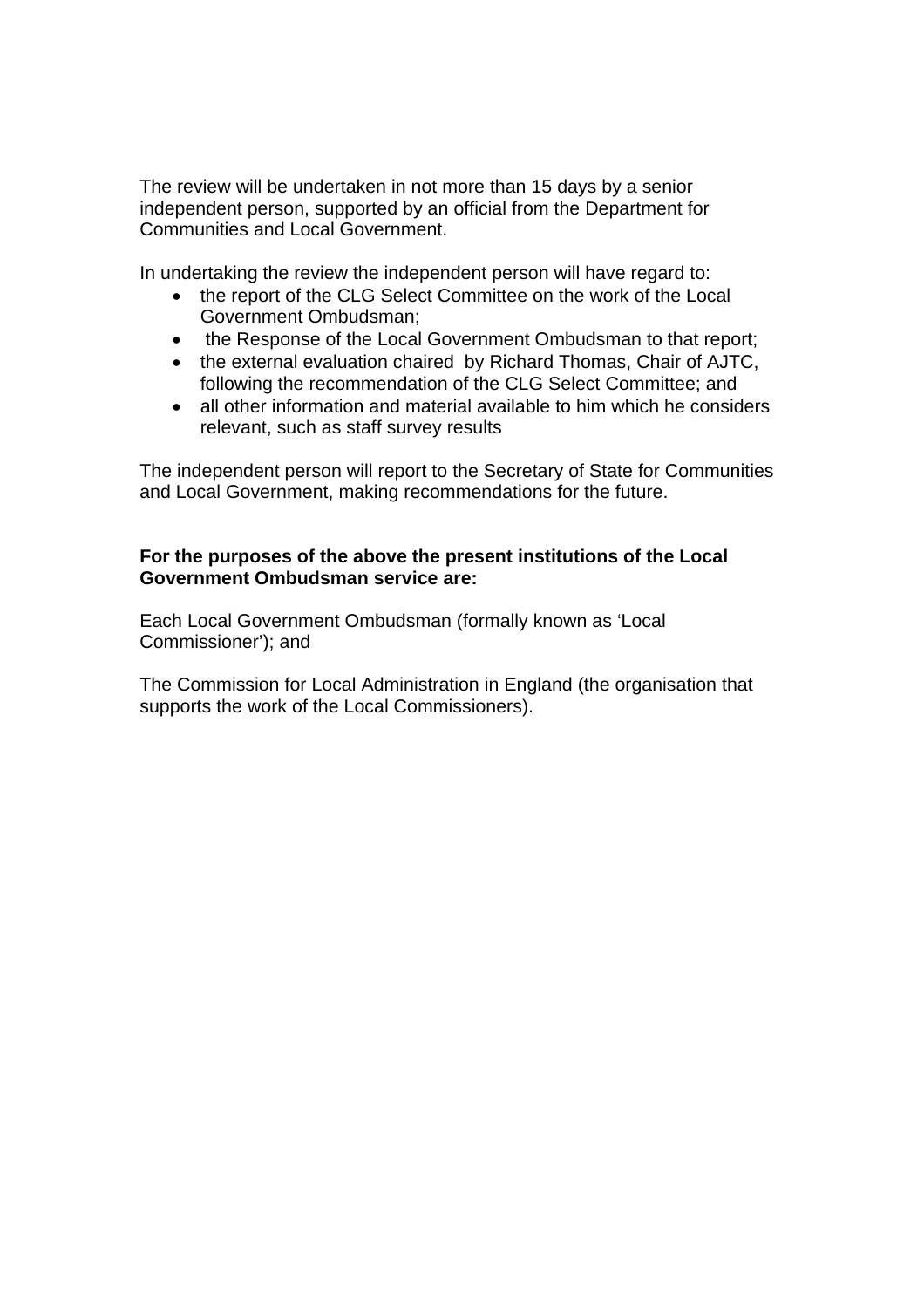# Annex B

## **Bibliography**

Local Government Ombudsman, The Baroness Rennie Fritchie DBE (2011) *CLAE Strategic Business Review* 

Richard Thomas CBE, Jim Martin, Richard Kirkham (2013) *External Evaluation of the Local Government Ombudsman* 

Local Government Ombudsman (2009) *Guidance on Running a Complaints System [http://www.lgo.org.uk/news/2009/may/guidance-running-complaints](http://www.lgo.org.uk/news/2009/may/guidance-running-complaints-system/)[system/](http://www.lgo.org.uk/news/2009/may/guidance-running-complaints-system/)*

Ombudsman Association (2007) *Guide to Principles of Good Complaint Handling* 

*[http://www.ombudsmanassociation.org/docs/BIOAGoodComplaintHandling.p](http://www.ombudsmanassociation.org/docs/BIOAGoodComplaintHandling.pdf) [df](http://www.ombudsmanassociation.org/docs/BIOAGoodComplaintHandling.pdf)*

Ombudsman Association (2009) *Guide to Principles of Good Governance [http://www.ombudsmanassociation.org/docs/BIOAGovernanceGuideOct09.p](http://www.ombudsmanassociation.org/docs/BIOAGovernanceGuideOct09.pdf) [df](http://www.ombudsmanassociation.org/docs/BIOAGovernanceGuideOct09.pdf)*

Cabinet Office (2010) *Handling of Parliamentary Ombudsman Cases* [https://www.gov.uk/government/uploads/system/uploads/attachment\\_data/file](https://www.gov.uk/government/uploads/system/uploads/attachment_data/file/61193/guide-handling-of-ombudsman-cases.pdf) [/61193/guide-handling-of-ombudsman-cases.pdf](https://www.gov.uk/government/uploads/system/uploads/attachment_data/file/61193/guide-handling-of-ombudsman-cases.pdf)

Local Government Ombudsman (2012) *Have Your Say Exercise* 

Scottish Public Services Ombudsman (2011) *The Local Authority Model Complaints Handling Procedure (Model CHP) [http://www.spso.org.uk/media](http://www.spso.org.uk/media-centre/news-releases/model-complaints-handling-guidance-published)[centre/news-releases/model-complaints-handling-guidance-published](http://www.spso.org.uk/media-centre/news-releases/model-complaints-handling-guidance-published)*

Department for Communities and Local Government (2011) *[Localism Bill:](https://www.gov.uk/government/uploads/system/uploads/attachment_data/file/6034/1829763.pdf)  [creating a single housing ombudsman - Impact assessment](https://www.gov.uk/government/uploads/system/uploads/attachment_data/file/6034/1829763.pdf)* [https://www.gov.uk/government/uploads/system/uploads/attachment\\_data/file](https://www.gov.uk/government/uploads/system/uploads/attachment_data/file/6034/1829763.pdf) [/6034/1829763.pdf](https://www.gov.uk/government/uploads/system/uploads/attachment_data/file/6034/1829763.pdf)

Her Majesty's Treasury (2013) *Managing Public Money [https://www.gov.uk/government/uploads/system/uploads/attachment\\_data/file](https://www.gov.uk/government/uploads/system/uploads/attachment_data/file/212123/Managing_Public_Money_AA_v2_-_chapters_annex_web.pdf) [/212123/Managing\\_Public\\_Money\\_AA\\_v2\\_-\\_chapters\\_annex\\_web.pdf](https://www.gov.uk/government/uploads/system/uploads/attachment_data/file/212123/Managing_Public_Money_AA_v2_-_chapters_annex_web.pdf)*

Cabinet Office (2010) *Ombudsman Schemes – Guidance for Departments [https://www.gov.uk/government/uploads/system/uploads/attachment\\_data/file](https://www.gov.uk/government/uploads/system/uploads/attachment_data/file/61197/guide-new-ombudsman-schemes.pdf) [/61197/guide-new-ombudsman-schemes.pdf](https://www.gov.uk/government/uploads/system/uploads/attachment_data/file/61197/guide-new-ombudsman-schemes.pdf)*

Department for Education, Katharine McKenna and Laurie Day (2010) *Parents' and Young People's Complaints about Schools*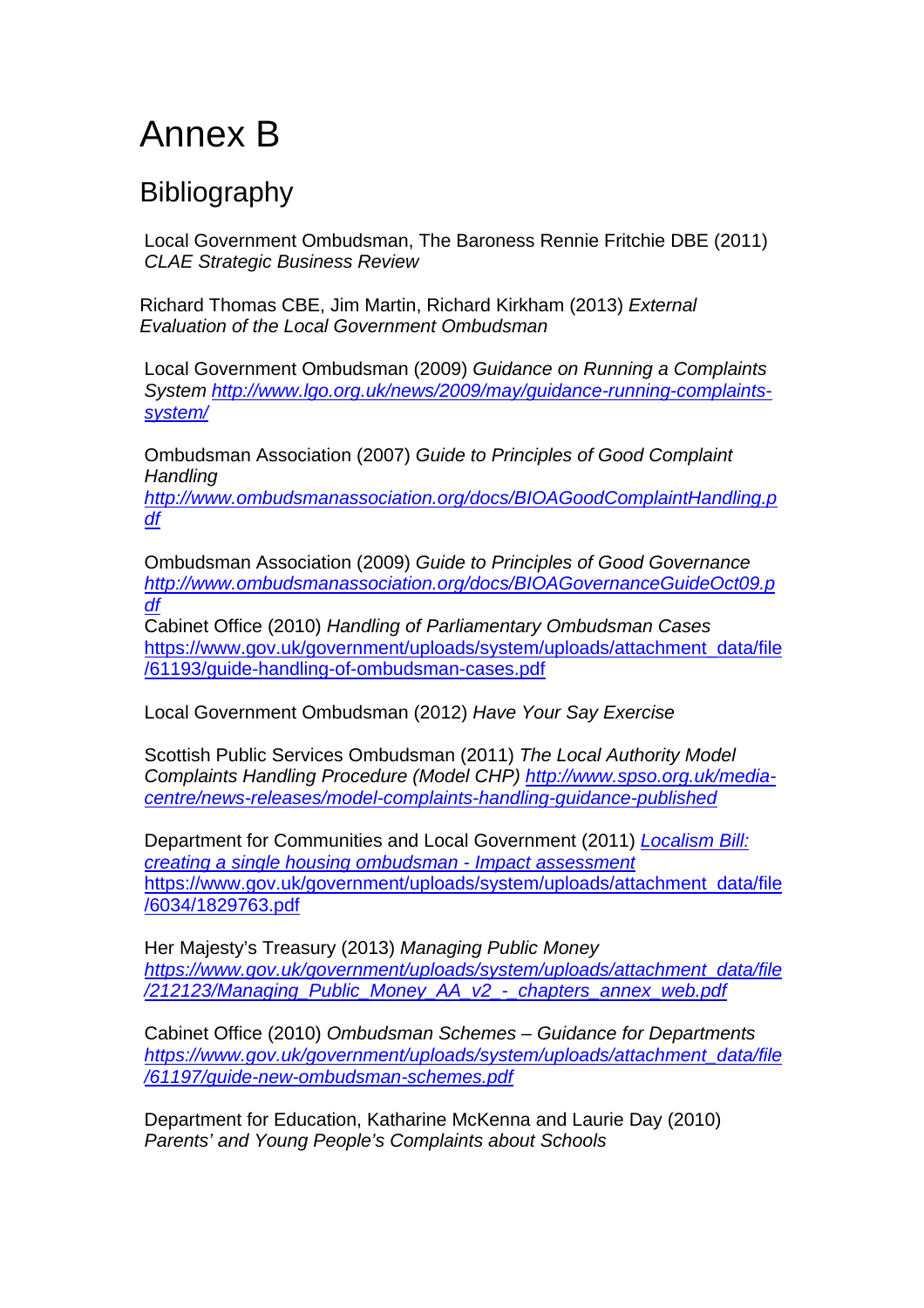Parliamentary and Health Service Ombudsman (2008) *Principles of Good Complaint Handling http://www.ombudsman.org.uk/improving-publicservice/ombudsmansprinciples/principles-of-good-complaint-handling-full* 

Complaints Wales Group (2010) *Proposals for 1. Model Concerns and Complaints Policy for adoption by Public Services Providers in Wales 2. Guidance for Public Service Providers on Implementing the Model Concerns and Complaints Policy* [http://www.ombudsman](http://www.ombudsman-wales.org.uk/%7E/media/Files/Documents_en/Model%20Complaints%20Policy%20Final%20PSOW.ashx)[wales.org.uk/~/media/Files/Documents\\_en/Model%20Complaints%20Policy](http://www.ombudsman-wales.org.uk/%7E/media/Files/Documents_en/Model%20Complaints%20Policy%20Final%20PSOW.ashx) [%20Final%20PSOW.ashx](http://www.ombudsman-wales.org.uk/%7E/media/Files/Documents_en/Model%20Complaints%20Policy%20Final%20PSOW.ashx)

The Law Commission (2011) *Public Services Ombudsmen* 

Administrative Justice & Tribunals Council (2012) *Putting It Right – A Strategic Approach to Resolving Administrative Disputes* 

Local Government Ombudsman Annual Report & Accounts 2012-13: *Raising the Standards* 

Report of the CLG Select Committee on the work of the Local Government Ombudsman,

http://www.publications.parliament.uk/pa/cm201213/cmselect/cmcomloc/431/ 43102.htm

Department of the Environment, Geoffrey Chipperfield (1995) *Report of the Financial Management and Policy Review of the Commission for Local Administration in England* 

Cabinet Office, Philip Collcutt and Mary Hourihan (2000) *Review of the Public Sector Ombudsmen in England* 

Response of the Local Government Ombudsman to the above report, [http://www.publications.parliament.uk/pa/cm201213/cmselect/cmcomloc/615/](http://www.publications.parliament.uk/pa/cm201213/cmselect/cmcomloc/615/61502.htm) [61502.htm](http://www.publications.parliament.uk/pa/cm201213/cmselect/cmcomloc/615/61502.htm)

Northern Ireland Ombudsman (2009) *Rights, Responsibilities and Redress: A Framework for Effective Complaint handling* 

Local Government Ombudsman *Triennial Review 2011-12 [http://www.lgo.org.uk//GetAsset.aspx?id=fAAxADYAMAA4AHwAfABGAGEA](http://www.lgo.org.uk//GetAsset.aspx?id=fAAxADYAMAA4AHwAfABGAGEAbABzAGUAfAB8ADAAfAA1) [bABzAGUAfAB8ADAAfAA1](http://www.lgo.org.uk//GetAsset.aspx?id=fAAxADYAMAA4AHwAfABGAGEAbABzAGUAfAB8ADAAfAA1)*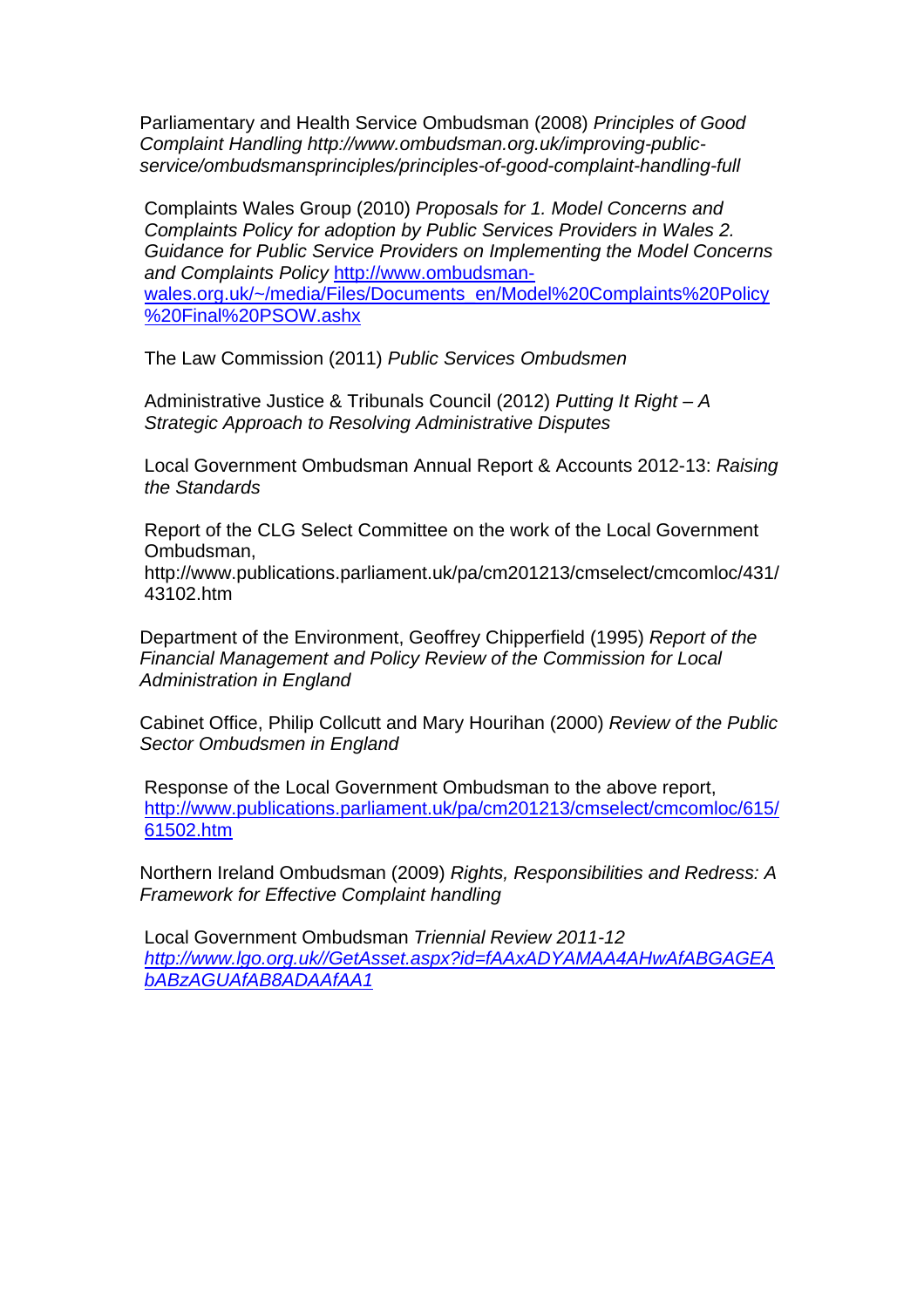# Annex C

## Acknowledgements

Marie Anderson, Deputy Northern Ireland Ombudsman Philip Barber, Arms Lengths Bodies Reform and Governance, Department for Communities and Local Government Tony Boorman, Deputy Chief Executive and Deputy Chief Ombudsman, Financial Services Ombudsman Prof Alice Brown CBE, General Secretary, The Royal Society of Edinburgh and former Scottish Public Services Ombudsman Jonathan Buckley, Head of Intake, LGO Paul Conroy, Head of Assessment, LGO Carolyn Downes, Chief Executive, Local Government Association Paul Downie, Deputy Director, Affordable Housing Management and Standards, Department for Communities and Local Government Nigel Ellis, Executive Director (Investigation), LGO Christopher Evans, Deputy Director, Legislation and Decision Making and Chairman Cross Government Complaints Forum, Department of Work and Pensions Helen Ewen, Deputy Director, Private Offices Group, Cabinet Office Anne Flegg, Professional Practice Coordinator, LGO Tom Frawley, Northern Ireland Ombudsman Sue Gray, Director General, Propriety and Ethics Team and Head of Private Offices Group, Cabinet Office Paul Grice, Chief Executive and Clerk Scottish Parliament Chris Haygarth, Project Support Officer, LGO Michael King, Executive Director (Assessment/Policy and Communication), LGO Tony King, Chairman of Ombudsman Association and Pensions Ombudsman Heather Lees, Commission Operating Officer, LGO David Liggins, Chairman of Remunerations Committee, LGO Jane Martin, Local Government Ombudsman and Chairman of CLAE Jim Martin, Scottish Public Services Ombudsman Stephen McAllister, Head of Branch, Conduct and Council Constitutions, Department for Communities and Local Government Damian McInerney, Supervisor, Assessment, LGO Dame Julie Mellor, Parliamentary and Health Service Ombudsman and exofficio CLAE board member Susie Owen, Deputy Director, Governance Review Team, Cabinet Office Vanita Patel, Policy Advisor, Democracy, Department for Communities and Local Government Sally Pugh, Senior Policy Advisor, Private Offices Group, Cabinet Office Sir Tony Redmond, former Local Government Ombudsman/Chairman of CLAE Paul Rowsell, Deputy Director, Democracy, Department for Communities and Local Government Anne Seex, Local Government Ombudsman and Vice-Chairman of CLAE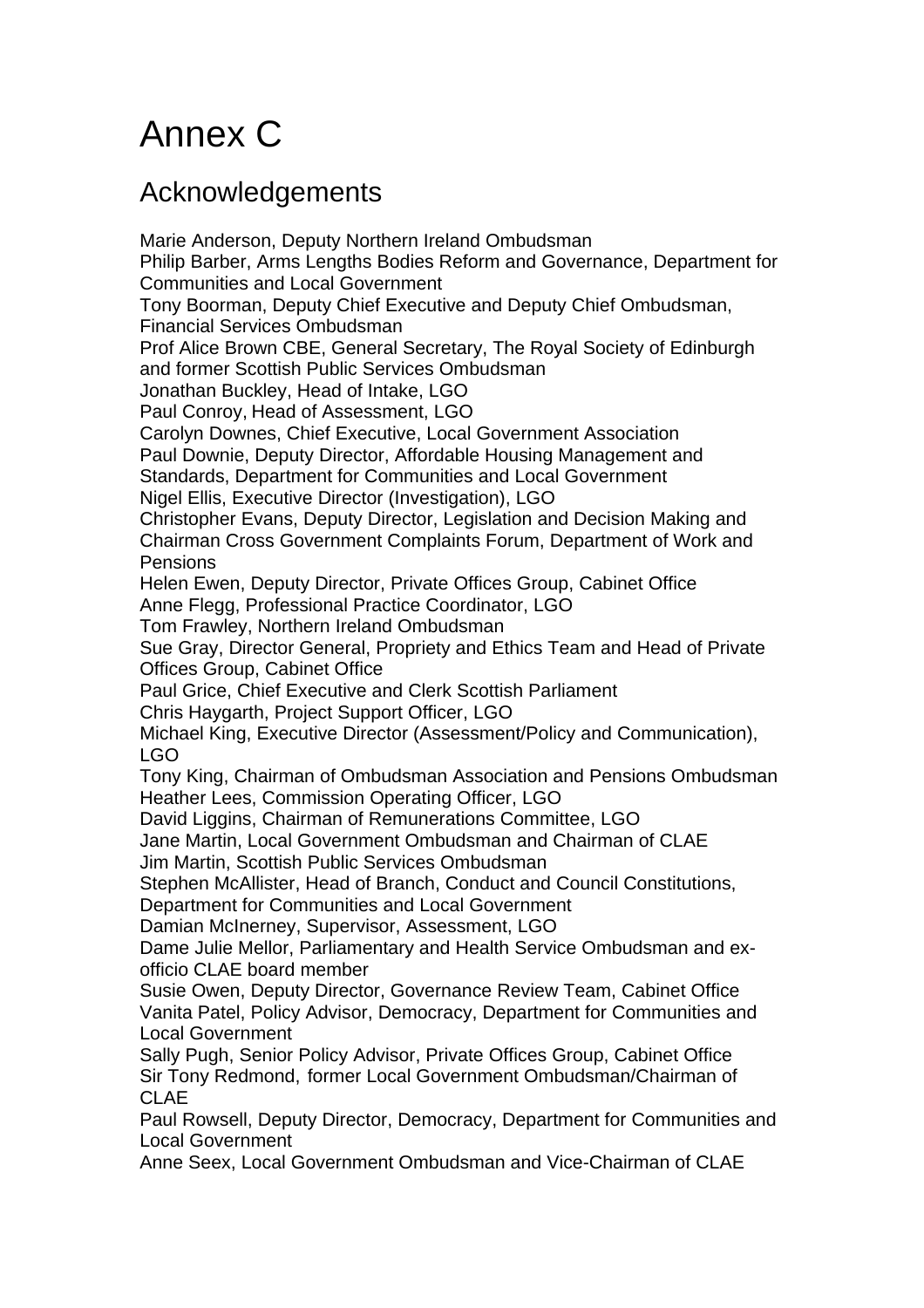Sir Jon Shortridge, Chairman of LGO Audit Committee and PHSO Audit **Committee** Karen Sykes, Assistant Ombudsman, LGO Richard Thomas CBE, Author of External Evaluation Peter Tyndall , Public Services Ombudsman for Wales Sanjiv Vedi, Director of Governance, Welsh Government Patrick White, Director, Local Government Policy and Productivity, Department for Communities and Local Government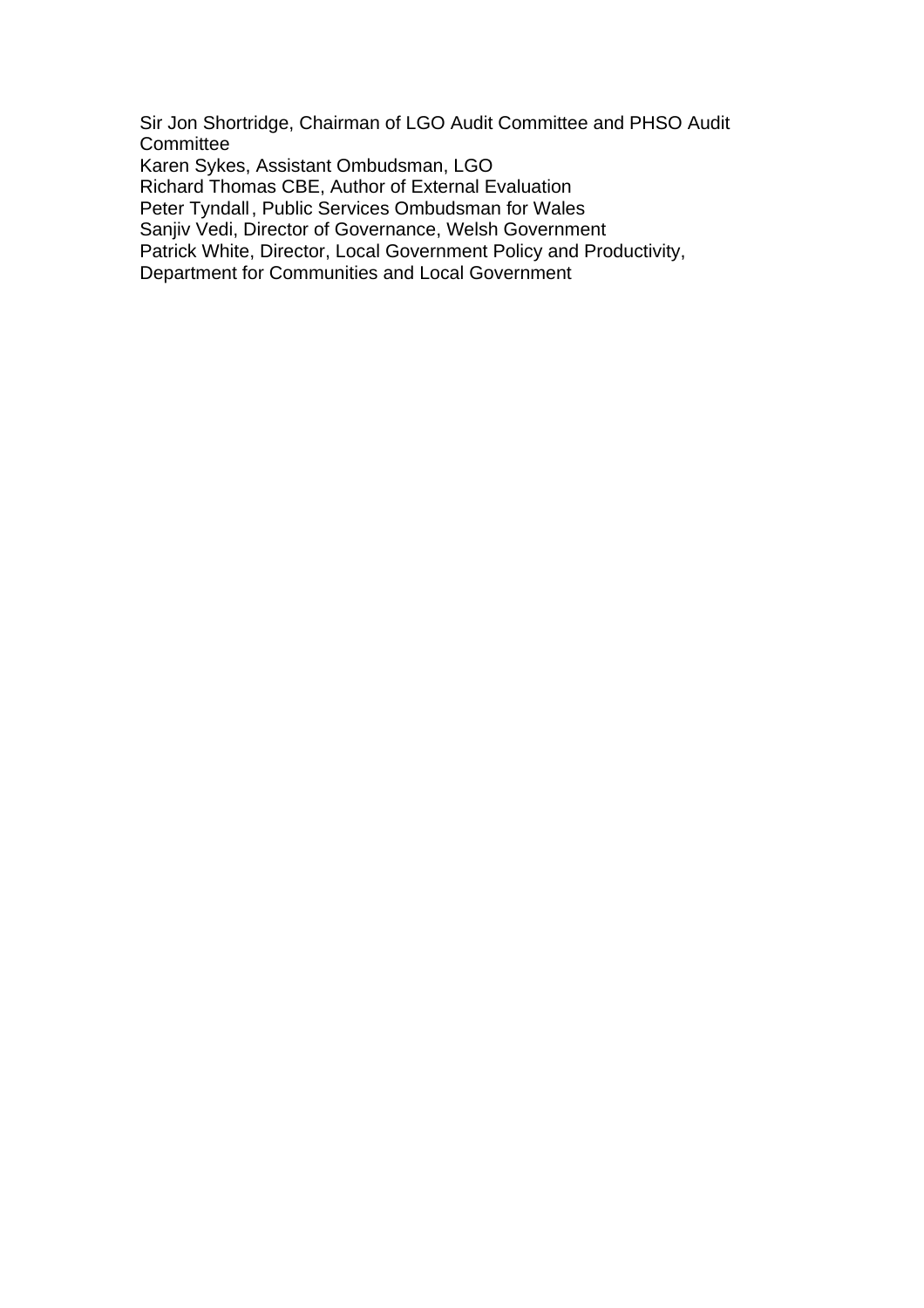# <span id="page-24-0"></span>Annex D

## Complaints Handling Guidance

### **Local Government Ombudsman**

The Local Government Ombudsman Service provides the following principles on complaint handling procedures:

- 1. Accessibility
- 2. Communication
- 3. Timeliness
- 4. Fairness
- 5. Credibility
- 6. Accountability

The following explanation is provided to accompany this guidance:

"This note does not describe a single ideal complaints system. It offers guidance on what to consider in order to construct and maintain a system that best serves the needs of the council and its service users… What we recommend is a clear, accessible and flexible process that forms part of service provision"[24](#page-24-0)

### **Northern Ireland Ombudsman**

Principles of good complaint handling:

- 1. Accessible and simple
- 2. Fair and impartial
- 3. Timely, effective and consistent
- 4. Accountable

 $\overline{a}$ 

5. Delivers continuous improvement

The ombudsman offers a framework $^{25}$  $^{25}$  $^{25}$  to help organisations set up complaints procedures. This recommends that a procedure should have no more then two or three stages, though is not prescriptive about them.

<sup>&</sup>lt;sup>24</sup> "Running a Complaints System: " http://www.lgo.org.uk/publications/advice-andguidance#guidance

<sup>25</sup> *Right, Responsibilities and Redress: A Framework for Effective Complaint Handling*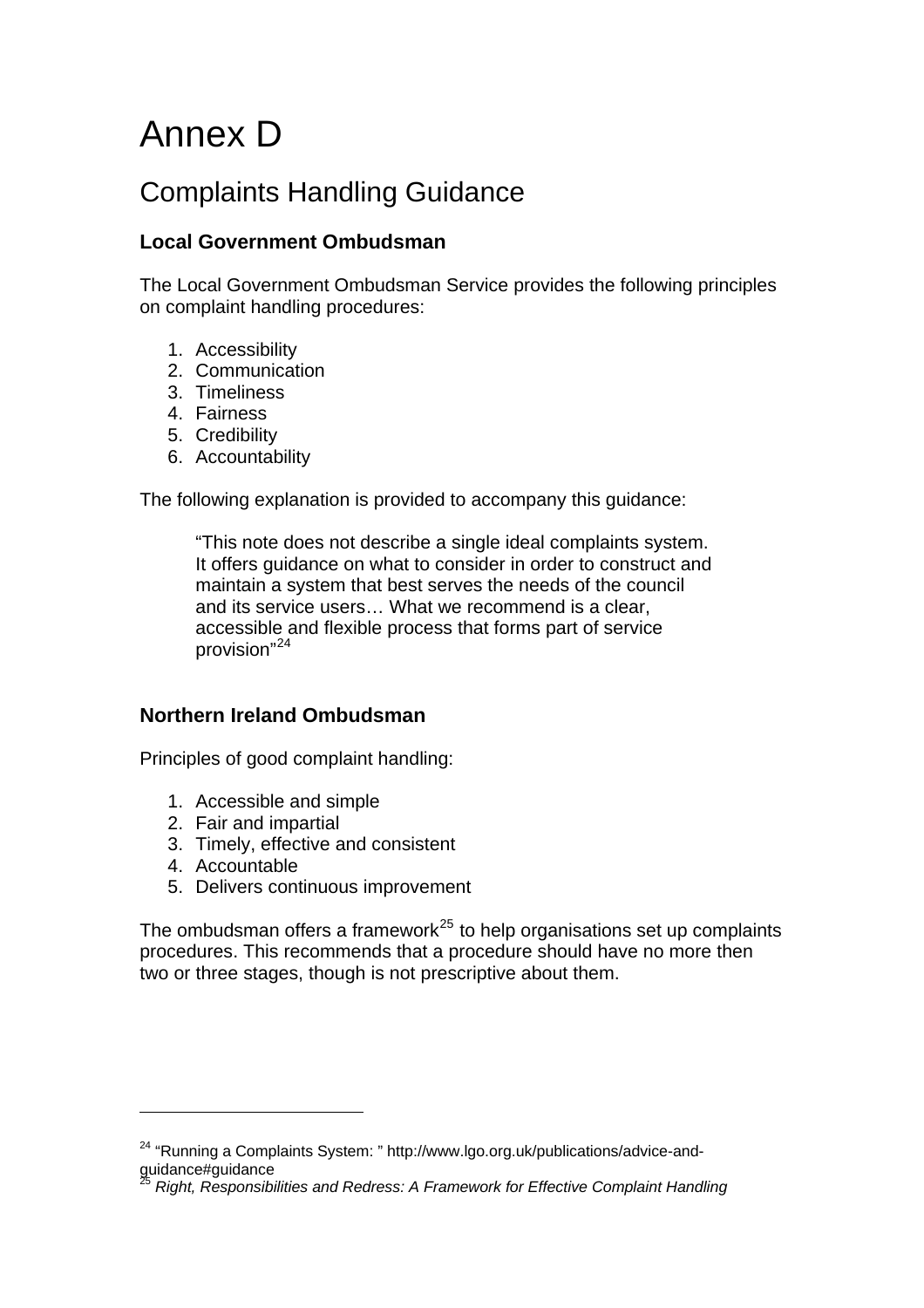### <span id="page-25-0"></span>**The Parliamentary and Health Service Ombudsman**

Principles of good complaint handling:

- 1. Getting it right
- 2. Being customer focused
- 3. Being open and accountable
- 4. Acting fairly and proportionately
- 5. Putting things right
- 6. Seeking continuous improvement

Like the Local Government Ombudsman Service, the Parliamentary and Health Service Ombudsman, does not promote a specific process. However, guidance for the handling of NHS and social care complaints is provided by the NHS & Social Care Complaints Regulations 2009<sup>[26](#page-25-0)</sup>. It sets out that:

- Complaints are dealt with efficiently;
- Complaints are properly investigated;
- Complainants are treated with respect and courtesy;
- Complainants receive, so far as is reasonably practical assistance to enable them to understand the procedure in relation to complaints; or advice on where they may obtain such assistance;
- Complainants receive a timely and appropriate response;
- Complainants are told the outcome of the investigation of their complaint; and
- Action is taken if necessary in the light of the outcome of a complaint.

Beyond this, each NHS organisation has its own process.

### **Scottish Public Services Ombudsman**

In providing guidance on the complaints handling process, the Scottish Public Services Ombudsman goes furthest through The Public Services Reform (Scotland) Act 2010. This "gives the Scottish Public Services Ombudsman the power to publish standardised complaints handling procedures for listed authorities (including local authorities, the NHS, Registered Social Landlords, colleges and universities, Scottish Government, Scottish Parliament and associated bodies). The Public Services Reform Act also requires the Scottish Public Services Ombudsman to monitor and promote best practice in complaints handling."[27](#page-25-0)

The Scottish Public Services Ombudsman asserts the following principles of good complaint handling:

 $^{26}$  http://www.legislation.gov.uk/uksi/2009/309/regulation/3/made  $^{27}$  http://www.valuingcomplaints.org.uk/about/csa/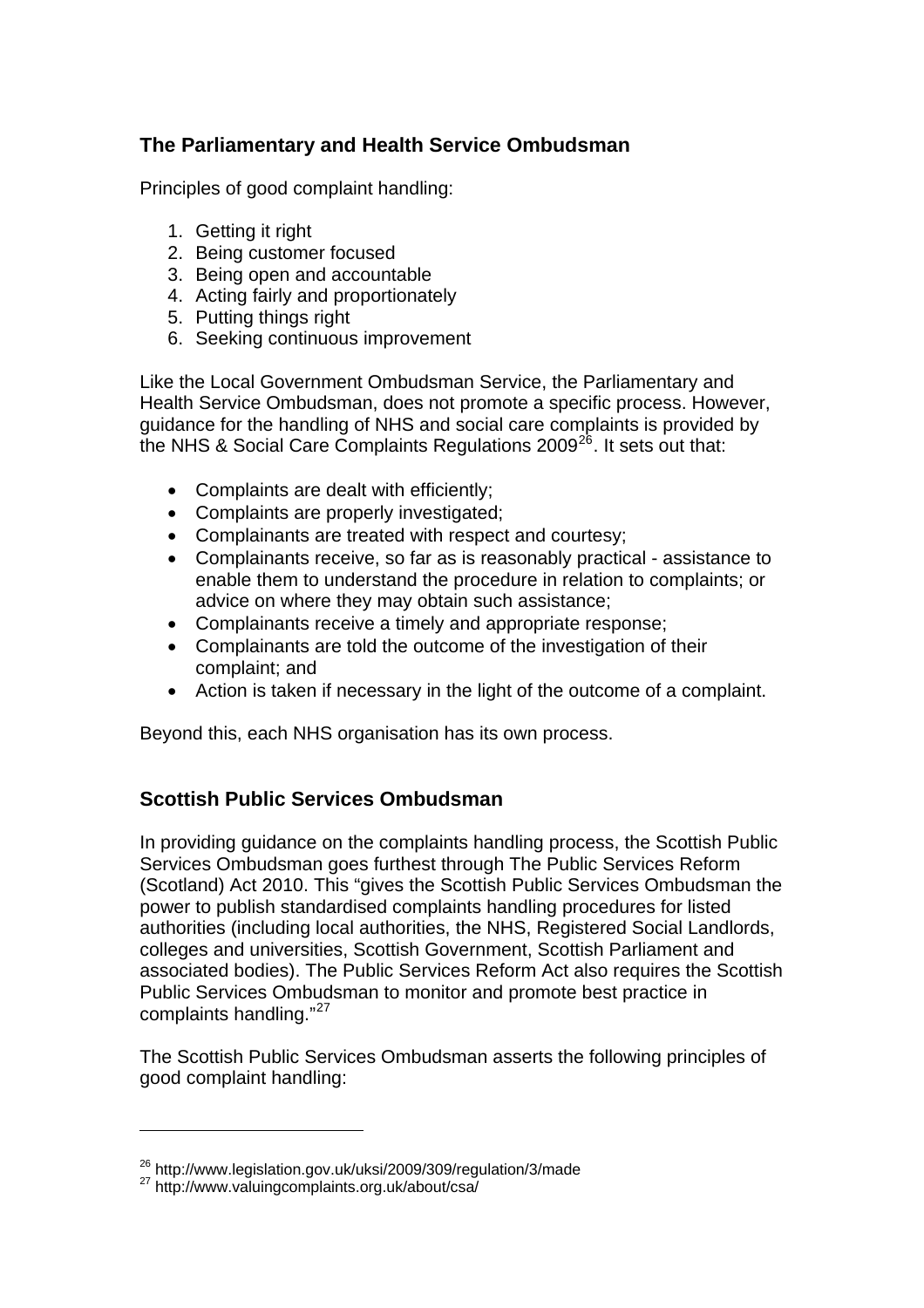The procedure must be

- 1. User-focused
- 2. Accessible
- 3. Simple and timely
- 4. Thorough, proportionate and consistent
- 5. Objective, impartial and fair
- 6. Seek early resolution
- 7. Deliver improvement

The ombudsman has published a two stage process for the bodies under its jurisdiction to follow:

#### **Stage 1 - Frontline Resolution Stage 2 - Investigation**

If still unresolved, this is to be followed by an Independent External Review (Scottish Public Services Ombudsman or other).

In order to support organisations in the adoption of this process, the Scottish Public Services Ombudsman offers:

- A number of e-learning training modules
- Training on complaints investigation
- Training on listening, problem solving and conflict resolution
- Good practice guidance, reference material, online complaints handler forum and more on their Complaints Standards Authority website: [www.valuingcomplaints.org.uk](http://www.valuingcomplaints.org.uk/)
- Local Authority network of complaints handlers identifying, developing and evaluating best practice, supporting complaints handling practitioners and providing a forum for benchmarking complaints performance.

By the end of 2013 every publically funded body in Scotland will use the same two step complaints handling process.

### **The Public Services Ombudsman for Wales**

The Public Services Ombudsman for Wales promotes similar principles to those in Scotland:

- 1. Accessible and simple
- 2. Fair and impartial
- 3. Timely, effective and consistent
- 4. Accountable
- 5. Delivers continuous improvement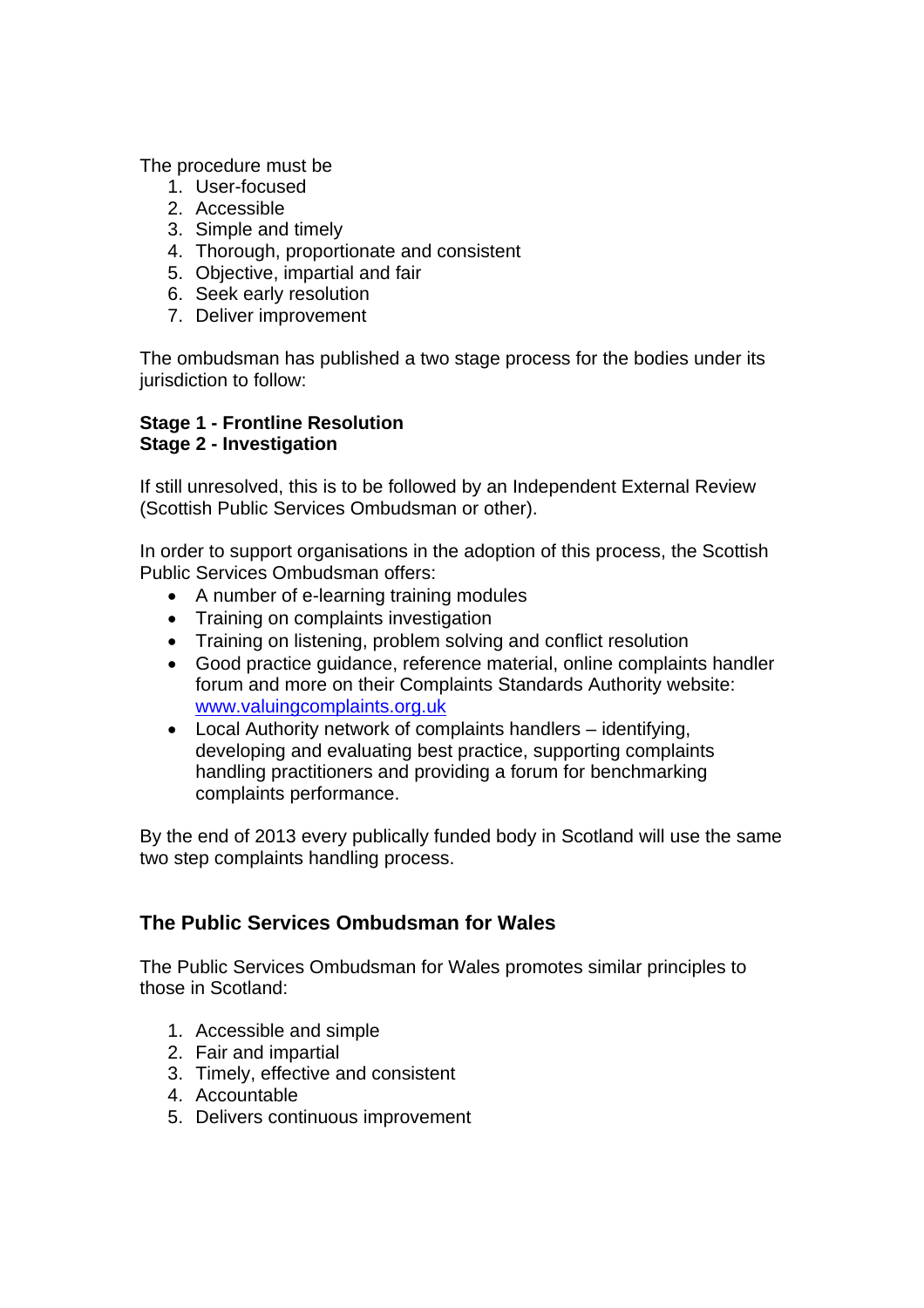<span id="page-27-0"></span>The service also publishes guidance $^{28}$  $^{28}$  $^{28}$ , which, while non-statutory, has, at the time of writing, been adopted by 19 of the 22 local authorities under its jurisdiction. The remaining three are expected to adopt the process shortly. The guidance traces the same steps as advocated by the Scottish Public Services Ombudsman:

### **Stage 1 - Informal resolution Stage 2 - Formal investigation**

 $\overline{a}$ 

This is followed by referral to the ombudsman if still unresolved.

<sup>&</sup>lt;sup>28</sup> "Model Concerns and Complaints Policy and Guidance" http://www.ombudsmanwales.org.uk/~/media/Files/Documents\_en/Model%20Complaints%20Policy%20Final%20PS OW.ashx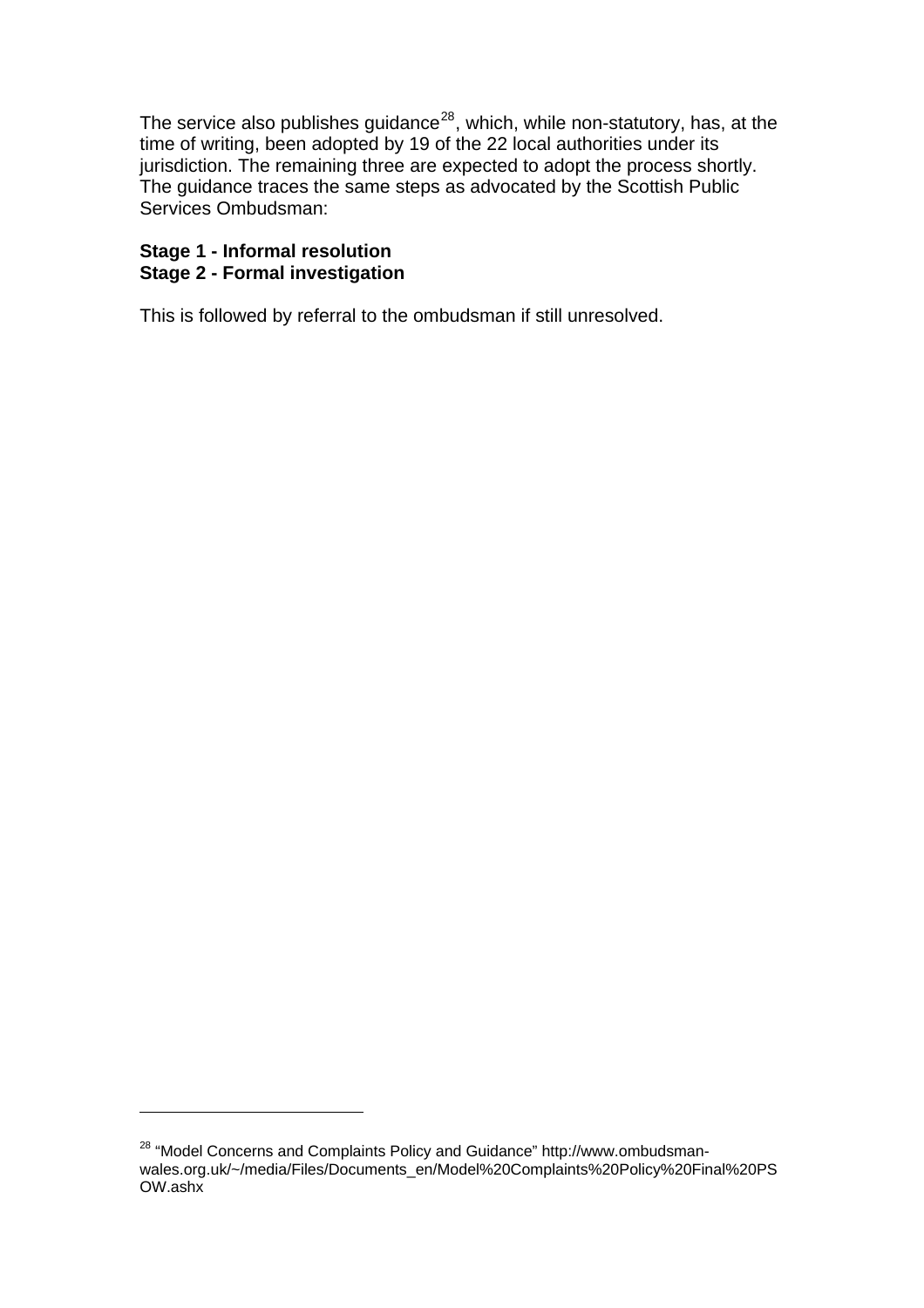# Annex E

## Commission for Local Administration In England

### **Delegated executive arrangements for the management of the Local Government Ombudsman**

The Localism Act 2011 clarified the statutory authority of CLAE to delegate operational functions and decision-making to executive officers. Accordingly this paper sets out the arrangements for the operational management of the LGO through revised executive arrangements.

**The Commission for Local Administration in England – This is the** statutory body responsible for the provision of the Local Government Ombudsman service. The functions of the Commission are set out in the Local Government Act 1974, and are elaborated further in the Framework Document agreed with the sponsor department. This paper should be read in conjunction with those two documents.

The Commission will reserve the following decisions:

- To agree the mission and strategic objectives of the LGO,
- To approve the corporate strategic plan and annual business plan recommended by the LGO Executive Management Team
- To approve the annual budget proposals, estimates and funding bid, and financial framework recommended by the LGO Executive Management Team,
- To approve other strategic plans and significant amendments
- To approve the annual report and accounts on the recommendation of the Audit **Committee**
- To maintain strategic scrutiny of the operational performance of the LGO and the functions and decision-making that it has delegated to the LGO Executive Team. This is achieved through:
	- o At least Quarterly reporting by the LGO Executive Team of:
		- progress against the business plan,
		- budget monitoring and,<br>• performance indicators
		- performance indicators against corporate success measures,
	- o Accountability of the LGO Executive Management Team, collectively and individually, to the Executive Chair of the Commission through performance appraisal against agreed objectives,
- To maintain oversight of strategic risk and internal control mechanisms, as advised by the Audit Committee and the Executive Management Team,
- To agree the remuneration and benefits framework within which the LGO service operates, as advised by the Remuneration Committee.

The Commission will delegate responsibility for operational policy, LGO service delivery, and executive decision making through the arrangements set out in this paper.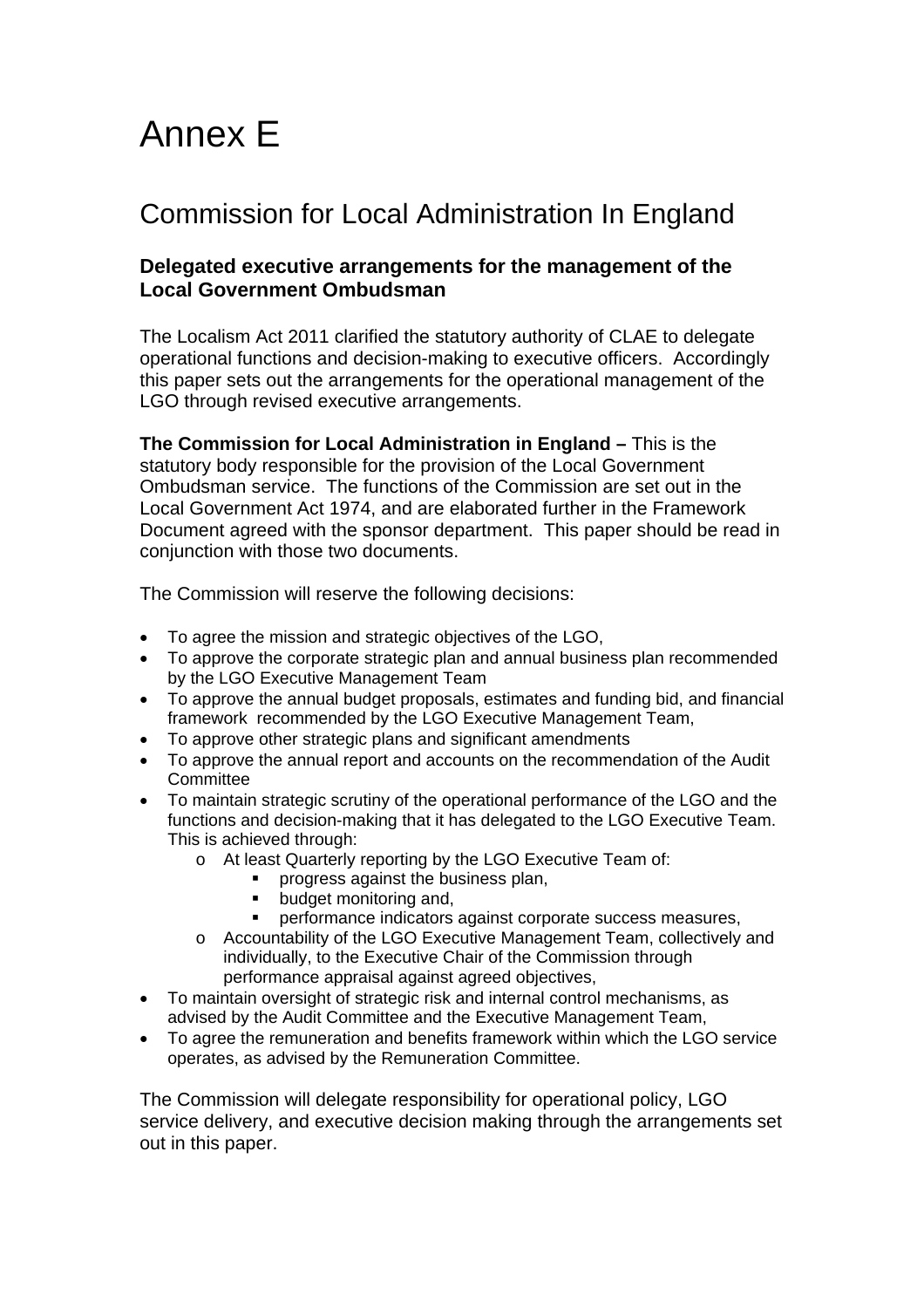The Commission is advised by the Commission Operating Officer/Accounting Officer and the Executive Directors. Secretarial support will be provided by the Executive Services Manager. The Commission will meet 5 times in 2013. Once the new arrangements are embedded the Commission will meet quarterly from 2014.

Items for the agenda will be provided to the secretary to the meeting at least two weeks prior to the meeting and distributed at least five working days in advance. Minutes and action points will be noted and circulated following Chair's approval within five working days of each meeting.

### **Chair's Action**

Urgent actions only

#### **Audit Committee**

The Commission has established an Audit Committee which comprises an independent Chair (who has experience of financial matters), an independent member and the Parliamentary Commissioner. The Committee has responsibility to advise the Commission, its Accounting Officer and the other members of the senior management on matters of probity, regularity and prudent and economical administration, efficiency and effectiveness as identified by internal and external audit and through the Commission's system of internal control. It also has responsibilities for monitoring and reporting to the Commission on the operation of its Risk Management Strategy. The Committee normally meets four times a year

#### **Remuneration Committee**

The Commission has established a Remuneration Committee that is responsible for advising and making recommendations to the Commission on the remuneration and succession of the senior staff and the pay schemes for other staff. The Committee is chaired by an independent person (also a member of the Audit Committee) who has expertise in the field of remuneration, and it membership includes the Chair of the Commission and the Chair of the Audit Committee. It meets twice a year **The Local Government Ombudsman (LGO) – The organisation will be** 

known as the 'Local Government Ombudsman', and this will be the brand under which the service is delivered.

**Executive Team (ET)** – This is the team responsible for the operational leadership and management of the LGO, its staff and resources. The Commission has delegated authority to the ET to make all day to day operational decisions on behalf of the Commission, to manage service delivery and to agree operational policy.

Composed of the two Executive Directors and the Commission Operating Officer/Accounting Officer; working together as a team of three equals, with collective responsibility for the overall delivery and performance of the LGO in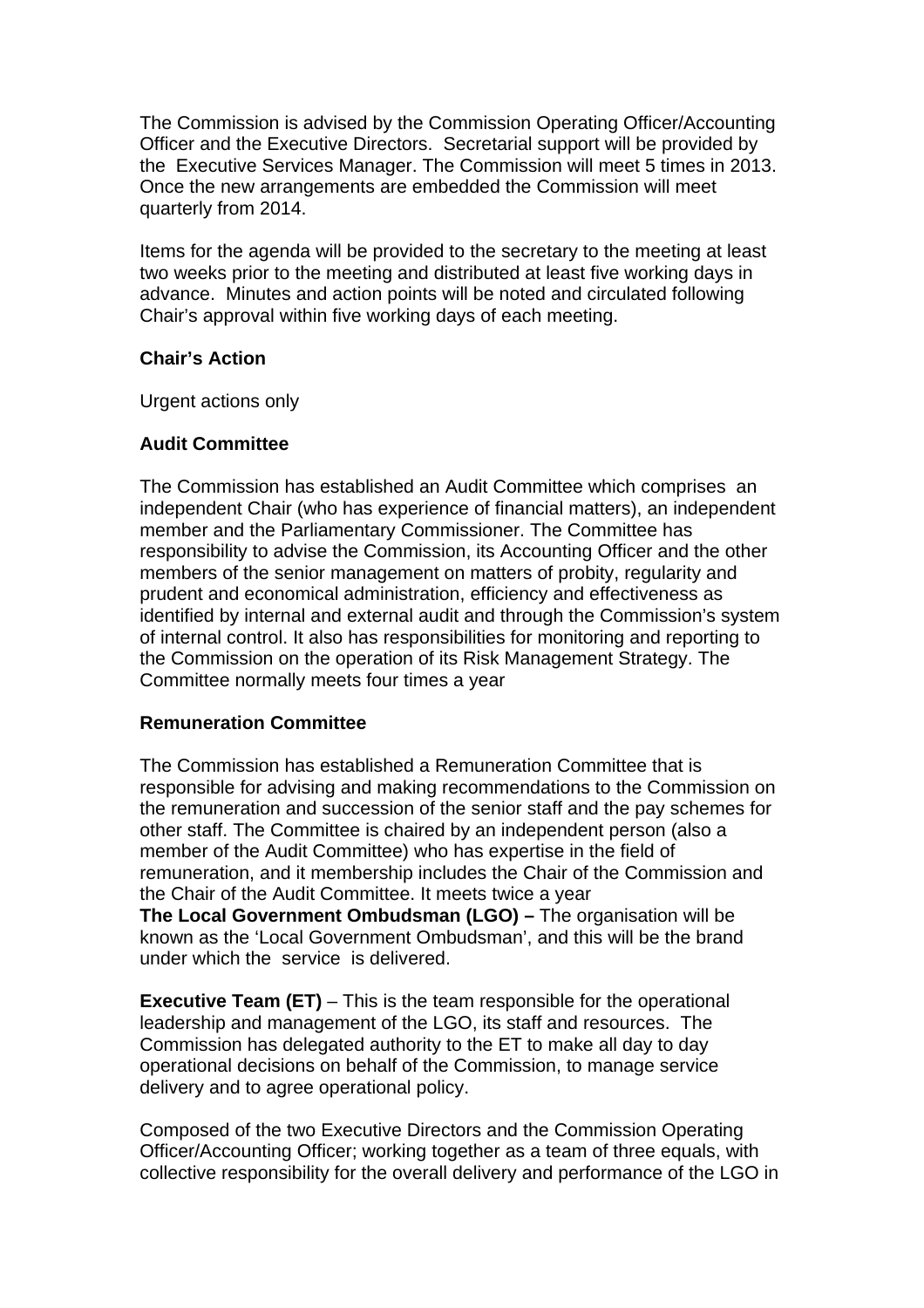line with the strategic objectivesThe ET will carry out the following executive functions:

- delivery of the LGO Business Plan,
- budget planning and monitoring,
- effective procurement and deployment of all resources, including staff, accommodation and external services,
- monitor the internal audit programme and the implementation of audit recommendations
- agreeing and implementing operational policy, professional practice, risk and performance matters,
- developing and recommending strategic policy and planning to the Commission through the annual budget and business planning process

The ET is accountable to the Commission through the Executive Chair, through corporate performance and risk reporting, and individual performance appraisal.

ET will be supported by the corporate service managers, the Assistant Ombudsmen, Head of Assessment, Head of Policy and Communications and Project Co-ordinator, as required. Secretarial support will be provided by a designated Executive Assistant. The group will meet every fortnight, with a rotating chair. Items for the agenda will be received by the secretary to the meeting at least five working days in advance. Action points will be noted and circulated following Chair's approval within five working days of each meeting.

**The Casework and Policy Forum (CPF) –** This is the forum to agree LGO casework policy and to identify themes and implications arising from this work. It provides the means through which the Ombudsman can exercise her own leadership and direction of casework, supported by the directors, and can assure herself about the operation of her personal delegated authority for deciding complaints.

• Composed of the Ombudsman, the two Executive Directors and the Legal Advisor,

Responsible for:

- Agreeing LGO policy and internal guidance on casework, by:
	- o Developing a common understanding and consistent approach to all casework,
	- o Reviewing and deciding on the handling of potentially high risk cases, older cases, judicial reviews and potential reports,
	- o Reviewing and deciding cases for joint working with the PHSO and IHO,

Monitoring the quality of casework and, in particular, decision statements,

• Identifying themes and issues arising from casework that have implications for LGO external communications and stakeholder engagement

The Forum will be chaired by the Ombudsman and will be supported by the Head of Policy and Communications, Legal Team**,** Assistant Ombudsmen, Head of Assessment, and Policy & Research Officer as required. Secretarial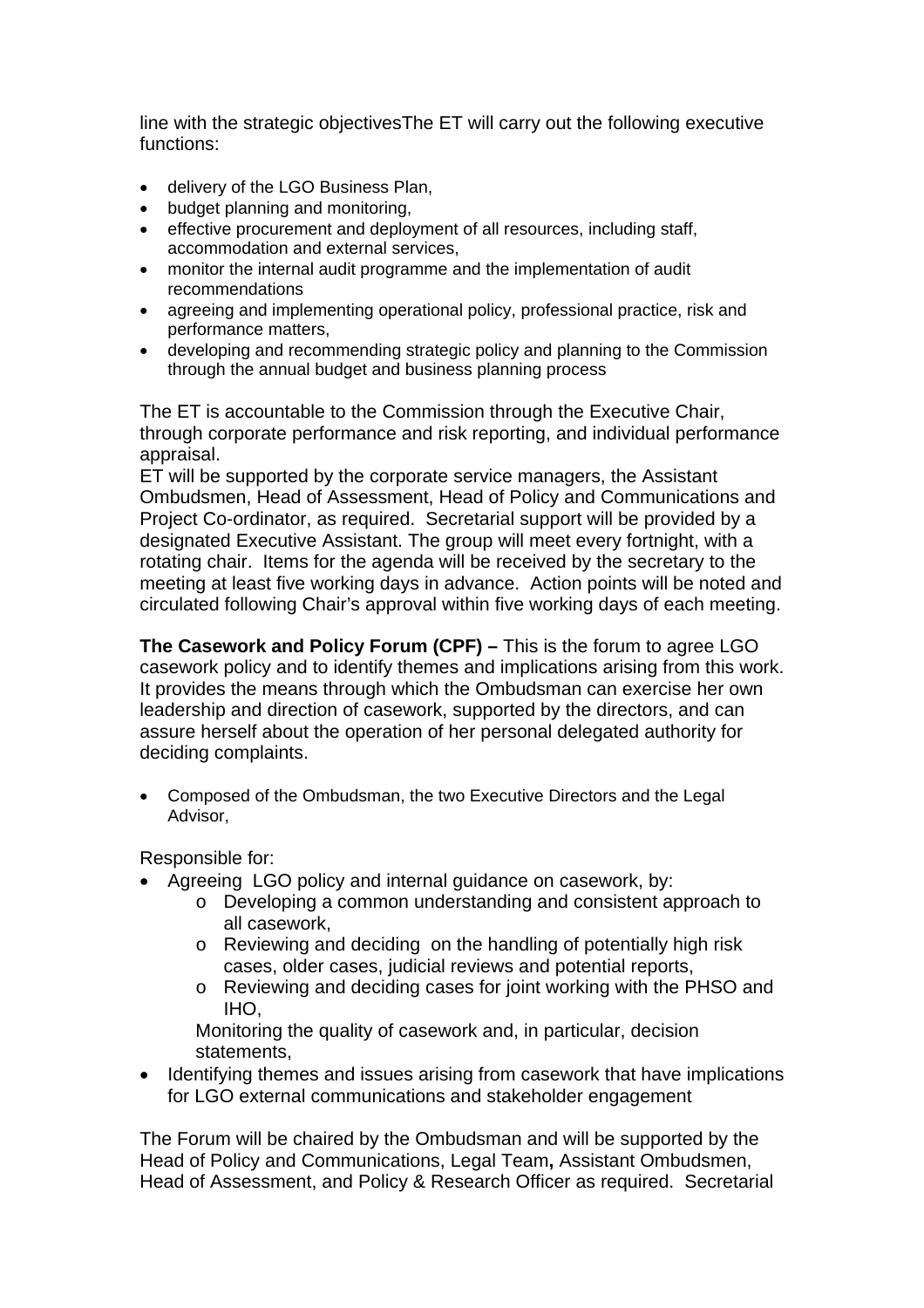support will be provided by a designated Executive Assistant. The group will meet every month. Items for the agenda will be received by the secretary to the meeting at least five working days in advance. Minutes and action points will be noted and circulated following Chair's approval within five working days of each meeting.

**External Affairs Group (EAG) –** This is the group responsible for agreeing, monitoring and implementing the Policy and Communications Strategy. It has delegated authority from the Commission for publishing reports, advice and guidance on the work of the LGO, on good administrative practice, and on procedures for making complaints:

Composed of the Ombudsman, the two Executive Directors and the Head of Policy and Communications,

Responsible for:

- agreeing, monitoring and implementing the LGO Policy and Communications strategy,
- publication and dissemination of advice and guidance arising from knowledge and experience of complaint handling, including themed reports,
- oversight of all LGO external communications and stakeholder engagement activities.

The EAG will be chaired by the Director of External Affairs. It will be supported by the Communications Manager and the Policy & Research Manager as required. The group will meet every month and as appropriate. Items for the agenda will be received by the designated EA who supports the group at least five working days in advance. A note of decisions and action points will be circulated following Chair's approval within five working days of each meeting.

**The Leadership Group (LG) –** This is the management forum bringing together all senior managers and the members of ET, (including the HofA, HofP+C, AOs, CSM, and corporate service managers).

- Responsible for:
	- o Reviewing casework performance and advising ET on operational policy and performance matters,
	- o Agreeing appropriate assignment of leadership responsibilities,
	- o Reviewing and discussing progress with corporate projects and managerial lead roles
	- o Ensuring clear and consistent two-way communication of management information

Secretarial support will be provided by a designated Executive Assistant. The group will meet every month and will rotate between each of the three LGO sites. Items for the agenda will be received by the secretary to the meeting at least five working days in advance. Minutes and action points will be noted and circulated following Chair's approval within five working days of each meeting. The meeting will be chaired by the three members of ET in rotation.